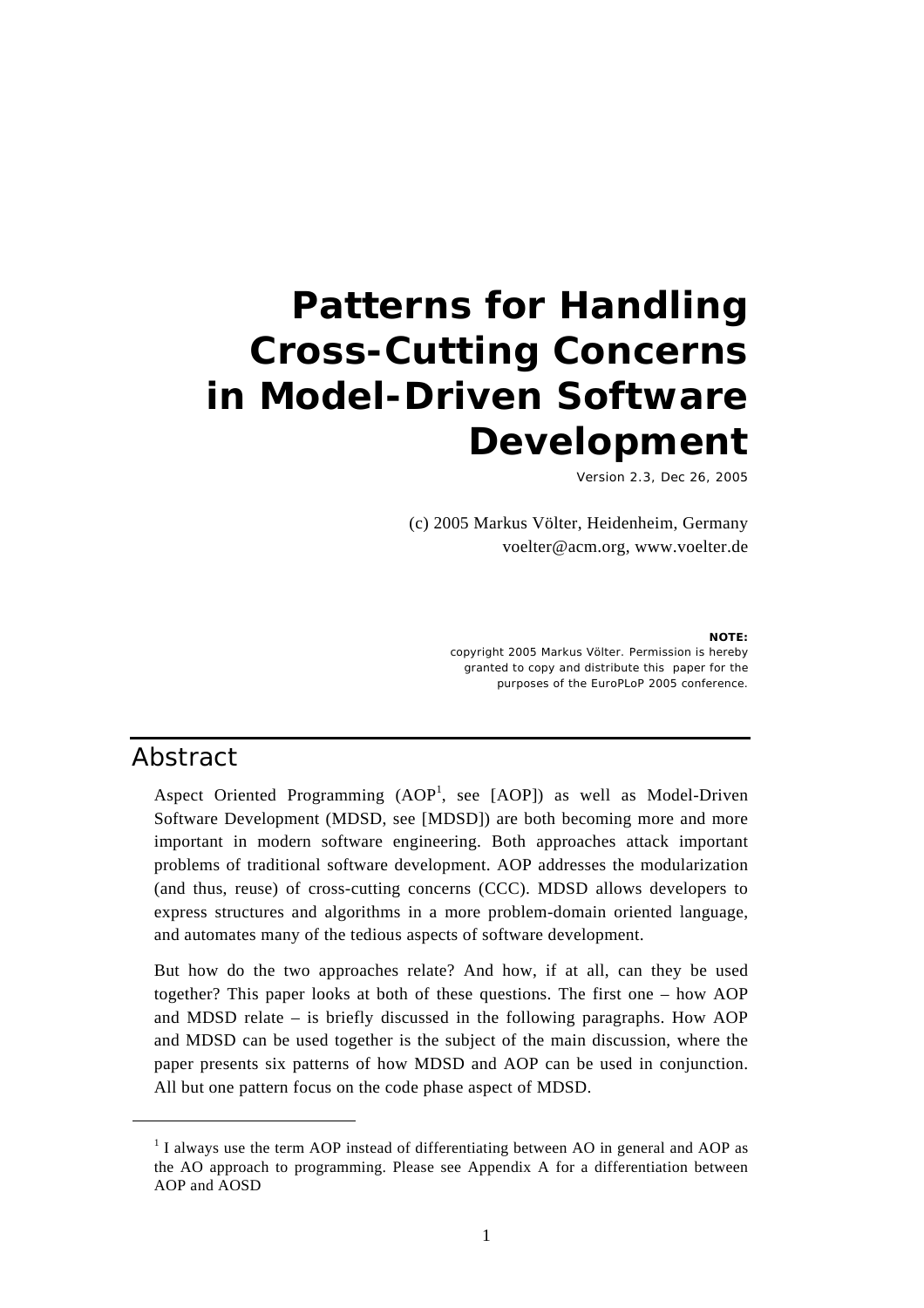# Reader's Guide: Structure of this Paper

This paper is structured as follows. The *Patterns Prologue* section describes the pattern form used in this paper, as well as the language-wide problem statement and the forces applying to all the patterns. The *Pattern Overview* section provides a first overview over the patterns – this section is continued in *Pattern Overview Pt. 2*, the section that follows the patterns themselves. *Relationship among the Patterns* provides some more detail about how some of the patterns interrelate. Finally, the *Concluding Remarks* and *Acknowledgements* sections end the paper.

Readers who do not have a solid understanding of AOP or MDSD are recommended to read the *Appendix A*, where I introduce the two techniques and discuss a number of commonalities and differences.

For completeness, *Appendix B, Introductions and Collaborations* looks at two AOP-relevant topics –introductions and collaborations – that are not considered in the main part of the paper.

# Patterns Prologue

This section contains a prologue to the patterns themselves. First, we declare the overall problem of this pattern collection, then we list the forces that influence the solutions the various patterns propose for the common problem.

### General Problem statement

As we have seen in the previous sections, there are a number of commonalities between AOP and MDSD. As a consequence, developers often don't know whether, or how they should relate AOP and MDSD. Should they use either AOP or MDSD? Is AOP or MDSD a more general approach? Is MDSD a special case of AOP? Or vice versa? Can/should both approaches be used together, or would that just be "hype overkill"?

The following patterns are intended to answer some of these questions. As a consequence of the authors' experience and opinion, they are written from an MDSD perspective, i.e. they solve the following problem in the context of different forces:

#### **How can cross-cutting concerns be handled effectively in an MDSDbased development environment?**

An author with a stronger background in the AOP domain might have written the paper from the other perspective, addressing problems such as "how can domainspecific notations used in AOP", or "how can AOP address non-programming language concerns".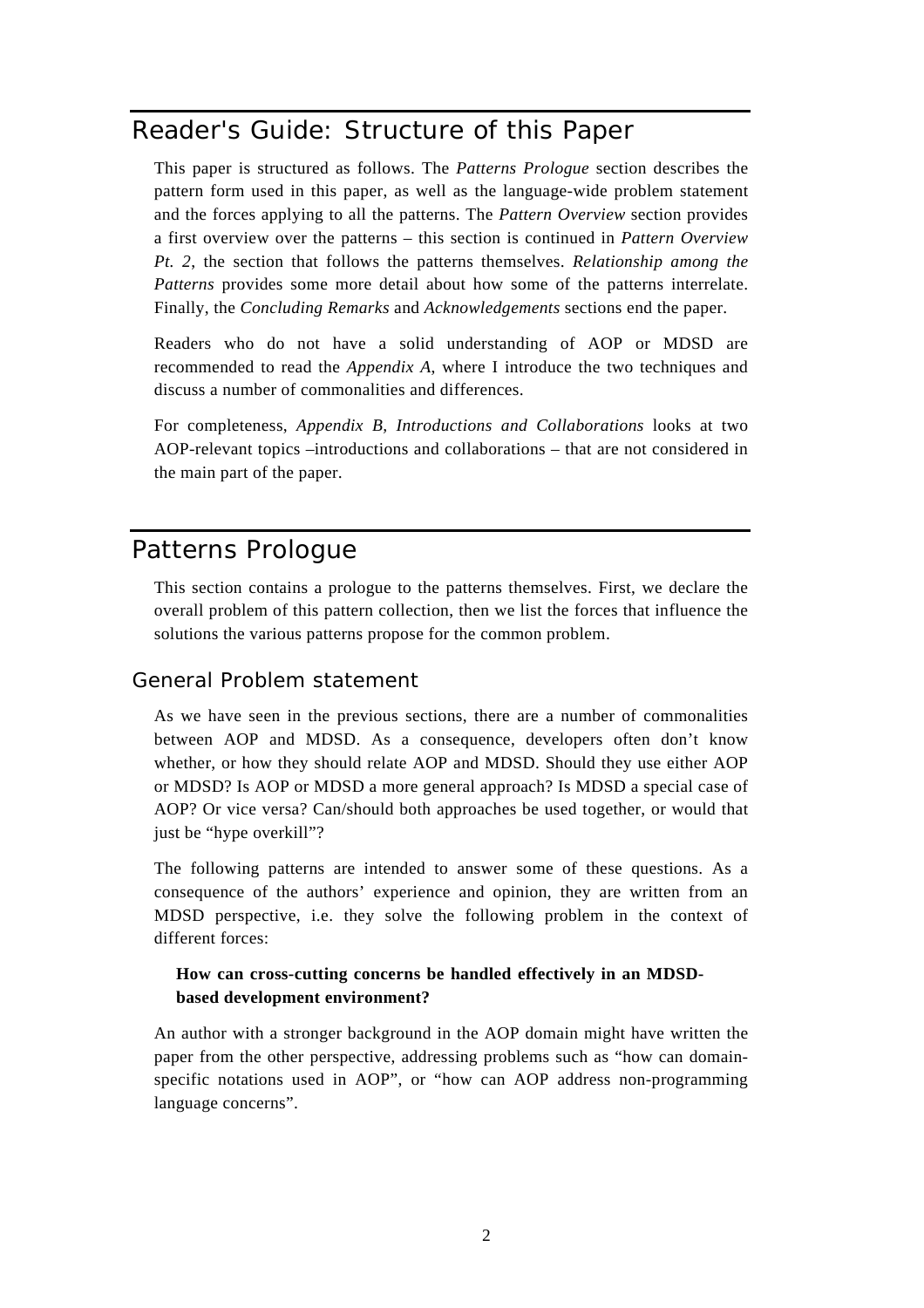#### General Forces

This section introduces a number of forces that influence the solution of the patterns that follow. All the patterns described below are governed by the forces listed in this section; however, they resolve those forces differently. As a consequence, the various patterns presented below are applicably in different contexts. All patterns include an evaluation of all of these forces in their respective *consequences* section.

**Applicability.** We would like to be able to use the pattern's solution to the problem above in a many situations, environments and "technology environments" as possible. The broader the applicability the better. The more we rely on particular features of languages, architectures, technologies or environments, the harder it is to use the solution in general.

**Granularity.** Handling CCC – as explained – is about specifying queries over the execution of a program, and then doing something at (some of) these selected points. Different approaches provide different levels of granularity, at which such a query can be specified. For example, an approach might only allow to advice calls to component operations, whereas other approaches might allow interception of any method call in the system, thrown exceptions, field access, etc.

**Performance/Footprint.** As usual in software development, nothing comes for free; each proposed solution has a more or less dramatic impact on system performance or footprint. In some environments, such as embedded systems, this can become a problem that deserves developers' attention.

**Complexity/Verbosity.** Another well-known problem in software technology is, that while a certain approach solves a specific problem, it creates additional complexity – aka problems – in another area. For example, the requirement to use additional languages or tools can be such an issue. Another issue in this respect can be the readability of the generated code, or the verbosity of the things you have to write/specify in order to use the pattern.

**Flexibility.** Different approaches to CCC handling have different consequences with regards to (runtime) flexibility. Some approaches allow to turn on/off the handling of a specific aspect at runtime or allow to change the behaviour at a certain pointcut, while others don't.

# Pattern Thumbnails

The following list provides a thumbnail of each pattern. The more extensive discussions below provide a lot of additional detail.

**Template-IF:** Exploit the inherent cross-cutting nature of code generation templates by using simple if statements in templates to handle CCC.

**AO Templates:** An AO template engine allows you to "advice" code generation templates, further modularizing CCC.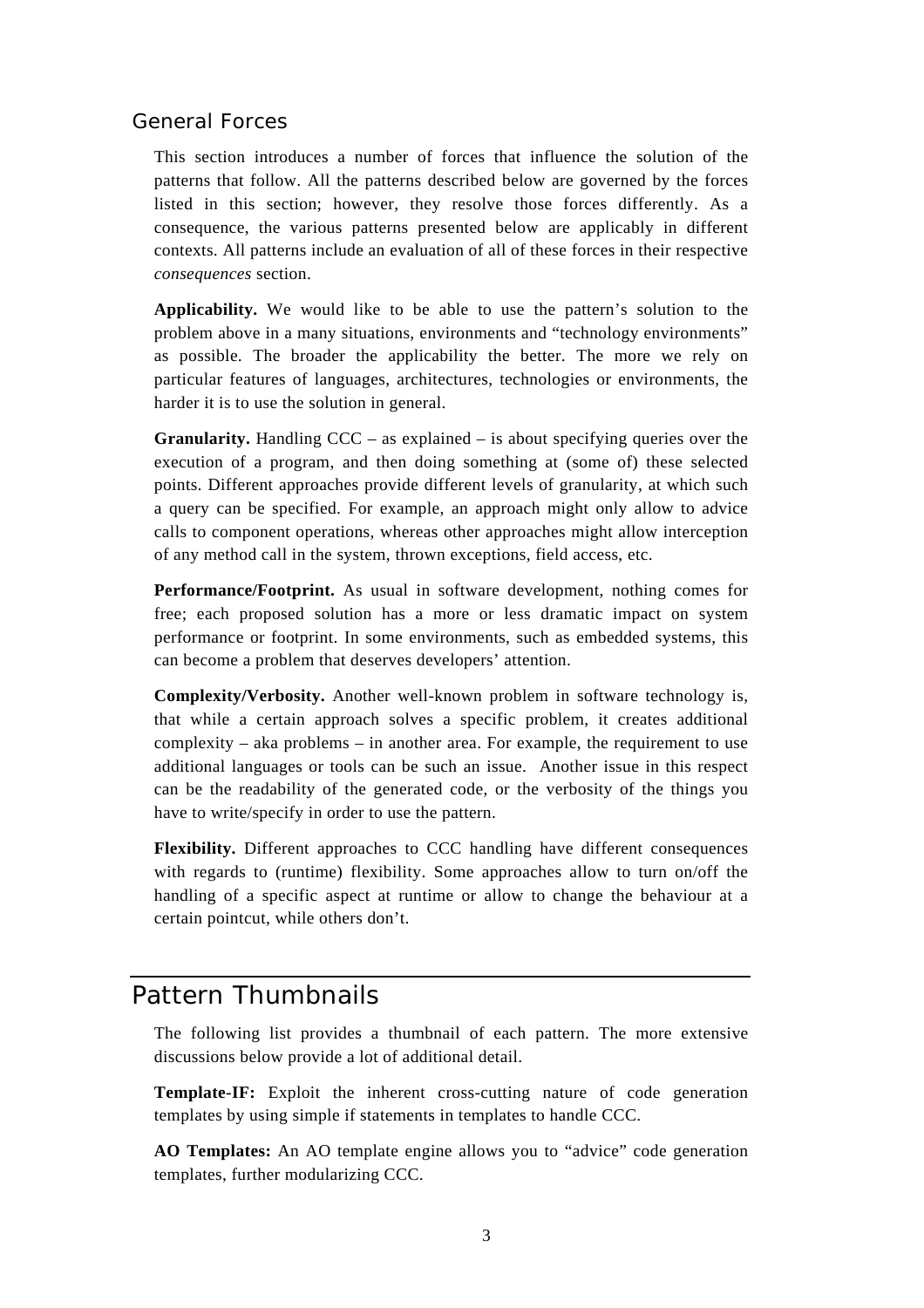**AO Platforms:** Exploit the architecture-based handling of CCC provided by the platform by generating configuration files that control the platform.

**Pattern-Based AOP:** Use generated implementations of the proxy, factory and interceptor patterns to address CCC.

**Pointcut Generation:** Use the code generator to generate pointcuts for pre-built (abstract) aspects based on specifications in the model.

**A Model per Concern:** Use several models (on for each concern) to describe the complete system, and let the generator weave the models together.

#### **TEMPLATE-IF**

Exploit the inherent cross-cutting nature of code generation templates by using simple *if* statements in templates to handle CCC.

#### Context

You are using a template-based code generator [MV03]. The templates contain code that iterates over the model as well as textual output that should be created for a certain part of the model. The CCC you need to handle can be well localized in the templates.

**Example.** The following template generates code from UML models. Specifically, it creates a method signature and skeleton implementation for each *Operation* in the model.

```
«DEFINE OperationDef FOR Operation» 
   public final «ReturnType» «Name» ( 
    «FOREACH Parameter AS p EXPAND USING SEPARATOR ", "» 
      «p.Type.QualifiedJavaTypeName» «p.Name» 
    «ENDFOREACH» ) { 
    return «Name»Internal( 
      «FOREACH Parameter AS p EXPAND USING SEPARATOR ", "» 
        «p.Name» 
      «ENDFOREACH» ); 
   } 
«ENDDEFINE»
```
#### Solution

Use normal template-level *if* statements to address the CCC. Depending on the *if* expression, a particular piece of code is either added to the generated code or not.

**Example.** The following example code uses an *if* statement to add security checking in case security checks are enabled for the particular operation.

```
«DEFINE OperationDef FOR Operation» 
  public final «ReturnType» «Name» ( … as before … ) { 
     «IF checksRequired» 
       if ( !Security.check("«Class.Name»", "«Name»") )
```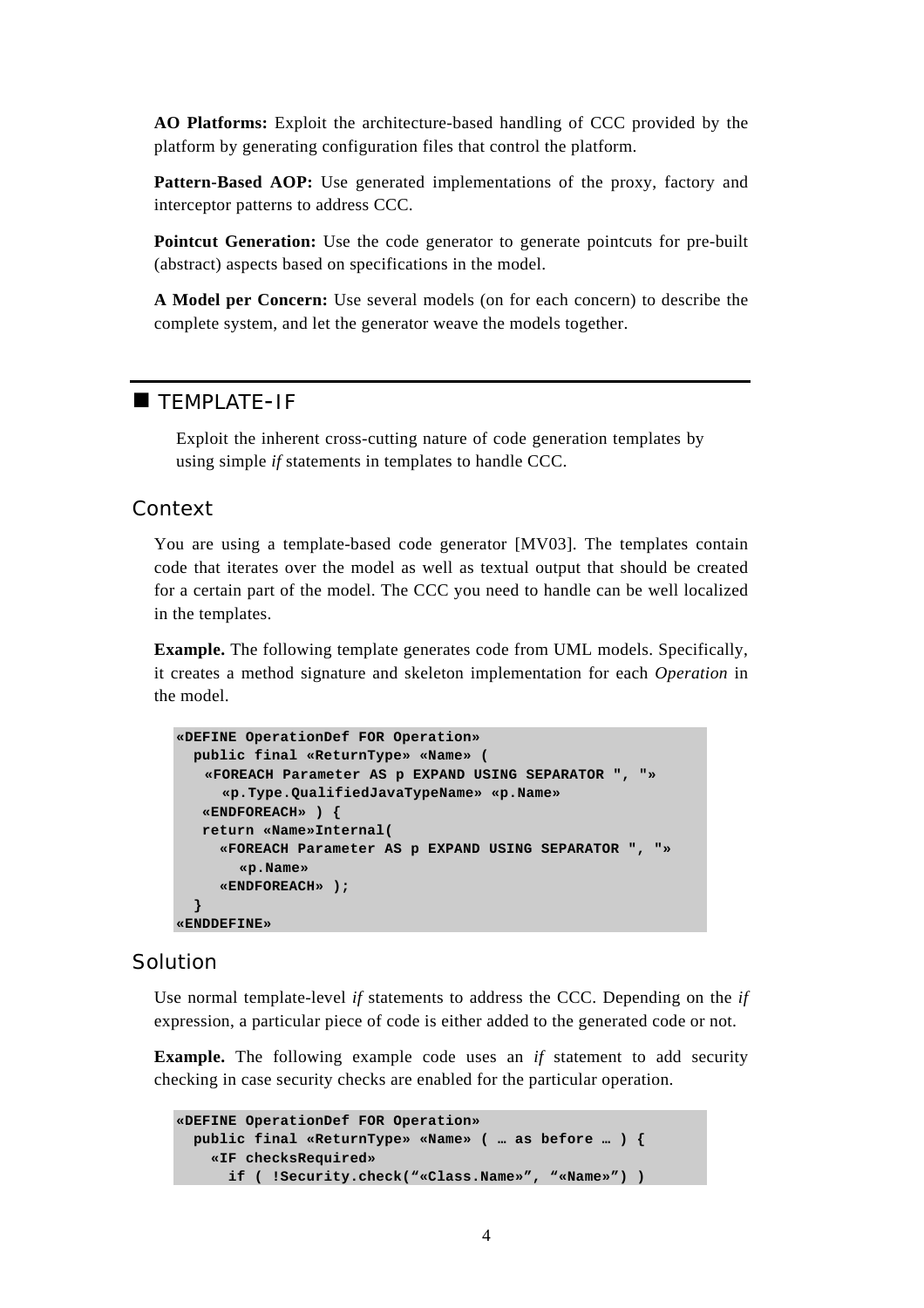```
 throw new SecurityEx(); 
     «ENDIF » 
     return «Name»Internal( … as before … ); 
   } 
«ENDDEFINE»
```
### Rationale & Discussion

A template is a meta program, a program that creates programs. As such, usually a number of base-level artefacts (here: operations) are created from a single template. If you need to handle concerns that cross-cut these locations, then a template modularizes this cross cutting concern. A simple *if* on template level is therefore enough to handle the CCC.

Note that you can also implement around advice using this pattern. The generated code itself can contain an if statement, and call the original code only if the condition is true; it also possible to modify the parameters.

By having several *if* statements in the template you can also advice advice, although this can become complex quickly.

AOP purists may argue that the approach isn't AOP at all, since the code calls the advice, and the advice is not "added" to the code. While this is true, the approach is nevertheless very useful to handle CCC.

#### Consequences

**Applicability.** The approach requires no special features in the target language. Also, it is not limited to programming language artefacts, the approach can be used for any generated output. With regards to the necessary features of the generator, only a simple *if* is necessary – which is available in basically all code generators.

**Granularity.** This approach can only be used if the pointcut is actually in a section of the code that is generated. This means that the pointcuts are limited to what is represented in the model, or to what can be derived by generation rules from the model. If, for example, you wanted to advice pointcuts in the method body (which you often don't generate) this pattern is useless.

**Performance/Footprint.** There is no specific performance hit or footprint issue to this approach in addition to the cycles and memory consumed by the advice itself.

**Complexity/Verbosity.** For simple CCC there is no complexity problem. If you wanted to handle many CCCs at the same pointcuts, you would have a number of such *if* statements, but still this is not a real problem. There are situations, however, when the approach becomes complex. This happens when the same CCC cross-cuts the *templates* and not the generated code. This requires checking the *if* expression in multiple places in the template code, which could itself become a verbosity issue.

A positive complexity consequence of this approach is that the generated code shows no additional complexity, and that you do not need additional (aspect) tools.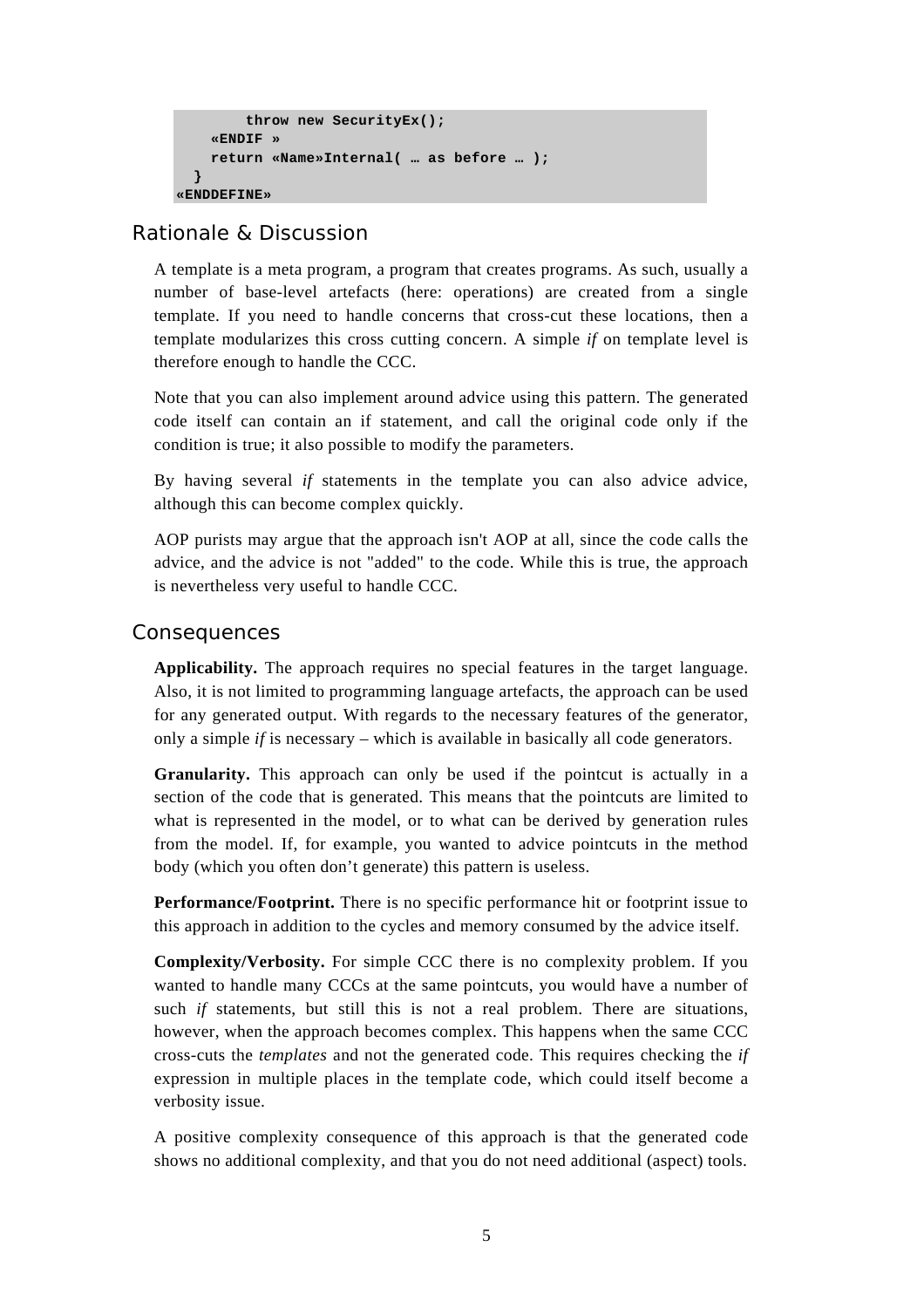**Flexibility.** The approach is completely static. Nothing can be changed (i.e. woven in/out) at runtime. If it should be possible to turn on/off the aspect at runtime, the advice itself would need to contain a suitable (runtime) *if*.

#### Known Uses

From a tools perspective, every template-driven code generator can be used to implement this approach. As well, all MDSD projects I know of have used some form or another of this pattern to address CCC. This pattern is so ubiquitous, that mentioning specific known uses is pointless.

#### **Summary**

While this approach seems rather trivial, it can be used to handle a surprisingly large amount of CCC that arise in practical work. And the fact that you don't need any AOP tool, is an additional benefit.

### AO TEMPLATES

An AO template engine allows you to "advice" code generation templates, further modularizing CCC.

#### Context

In some cases, especially if you're building related families of code generators, using TEMPLATE-IF becomes too unwieldy, because all kinds of concerns are handled inside the templates. Typically, a few architecture-specific *hot spots* inside the templates are affected by *ifs* that handle the various different CCC. These hot spots become unmanageable rather quickly.

Also, the templates themselves contain the code for all the various concerns that might need to be handled at the specific location in the template. This leads to the typical CCC problem – now, however, on template level!

**Example.** Looking at the solution code of the TEMPLATE-IF pattern, you can see such a typical hot spot. The code below shows how TEMPLATE-IF handles a number of CCCs.

```
«DEFINE OperationDef FOR Operation» 
   public final «ReturnType» «Name» ( … as before … ) { 
     «IF checksRequired» 
       // security code 
     «ENDIF » 
     «IF loggingRequired» 
       // logging code 
     «ENDIF » 
     «IF billingRequired» 
       // billing code 
     «ENDIF » 
     return «Name»Internal( … as before … );
```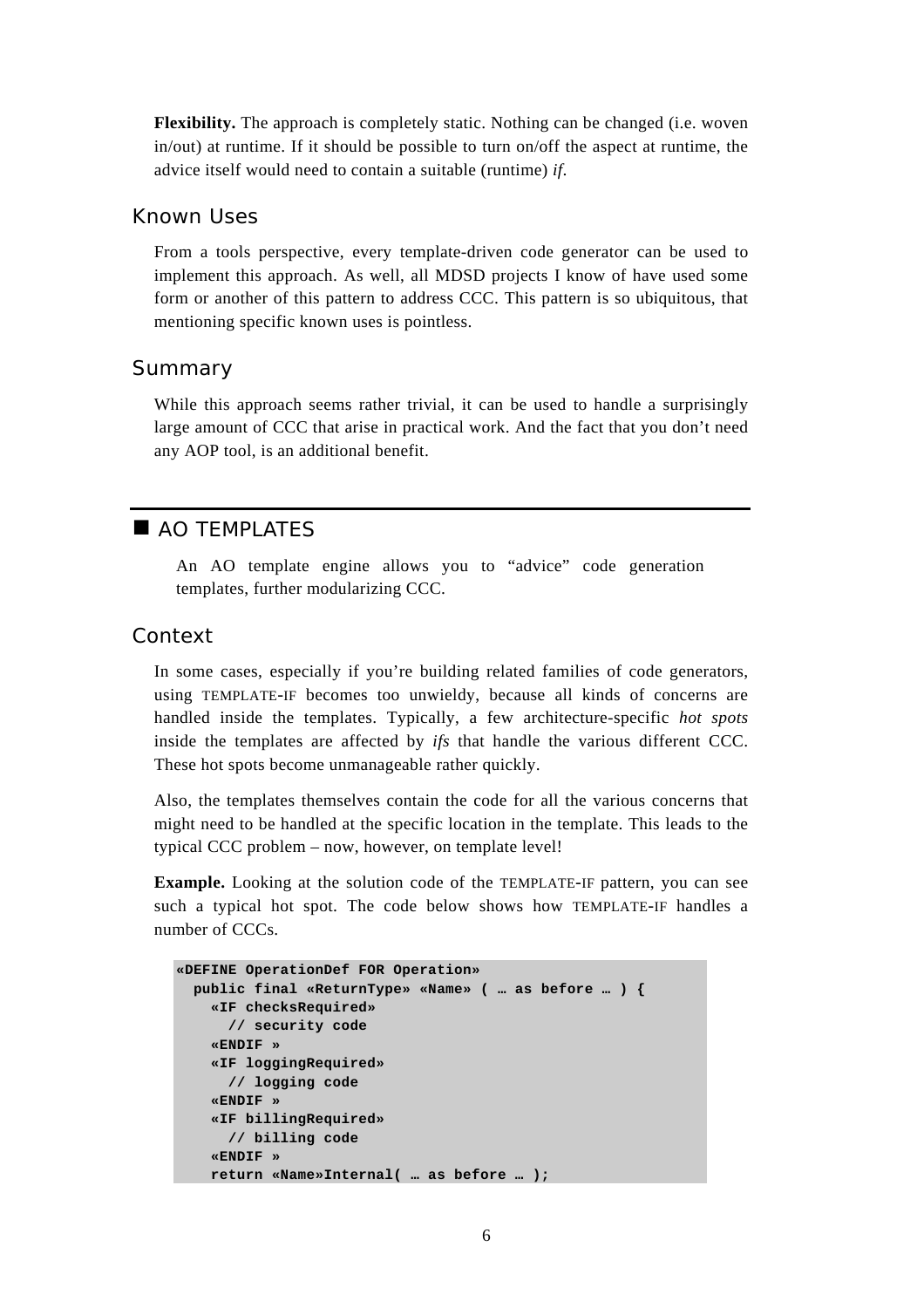```
 } 
«ENDDEFINE»
```
#### Solution

Use an AOP approach on template level. Rather that using template-level *if* statements, use an "aspect template" that advices the standard code generation templates with CCC-specific code. There are two ways how a pointcut can be defined; implicit and explicit. The examples show details of this difference.

**Example.** The following piece of code (again the example from above) defines two explicit join points: *MethodBegin* and *MethodEnd*.

```
«DEFINE OperationDef FOR Operation» 
   public final «ReturnType» «Name» ( … as before … ) { 
     «EXPAND HookMethodBegin» 
     «ReturnType» res = «Name»Internal( … as before … ); 
     «EXPAND HookMethodEnd» 
     return res; 
   } 
«ENDDEFINE»
```
After these hooks have been defined, another template can attach itself to this hook. The following piece of code shows the logging aspect as an example.

```
«DEFINE LoggingMethodBegin FOR Operation AT HookMethodBegin» 
     «IF loggingRequired» 
       // entering method such and such 
     «ENDIF » 
«ENDDEFINE» 
«DEFINE LoggingMethodEnd FOR Operation AT HookMethodEnd» 
     «IF loggingRequired» 
       // leaving method such and such 
     «ENDIF » 
«ENDDEFINE»
```
Other CCCs can be handled in the same way: by providing separate templates that are "attached" to previously defined hooks.

The implicit scheme of defining join points basically means that "aspect templates" can attach to *before* or *after* already defined templates. The following piece of code shows an example.

```
«DEFINE OperationLogging BEFORE OperationDef» 
   // logging stuff 
«ENDDEFINE»
```
Note, however, that this means that you can only attach to template boundaries. The example above, e.g., would contribute logging code to *before* the *OperationDef* template – i.e. the logging code would be generated outside of the method body. This is clearly not what is intended. Solving this problem with implicit join point definitions would require to factor out the method body into a separate template, and attaching the aspect to this body template.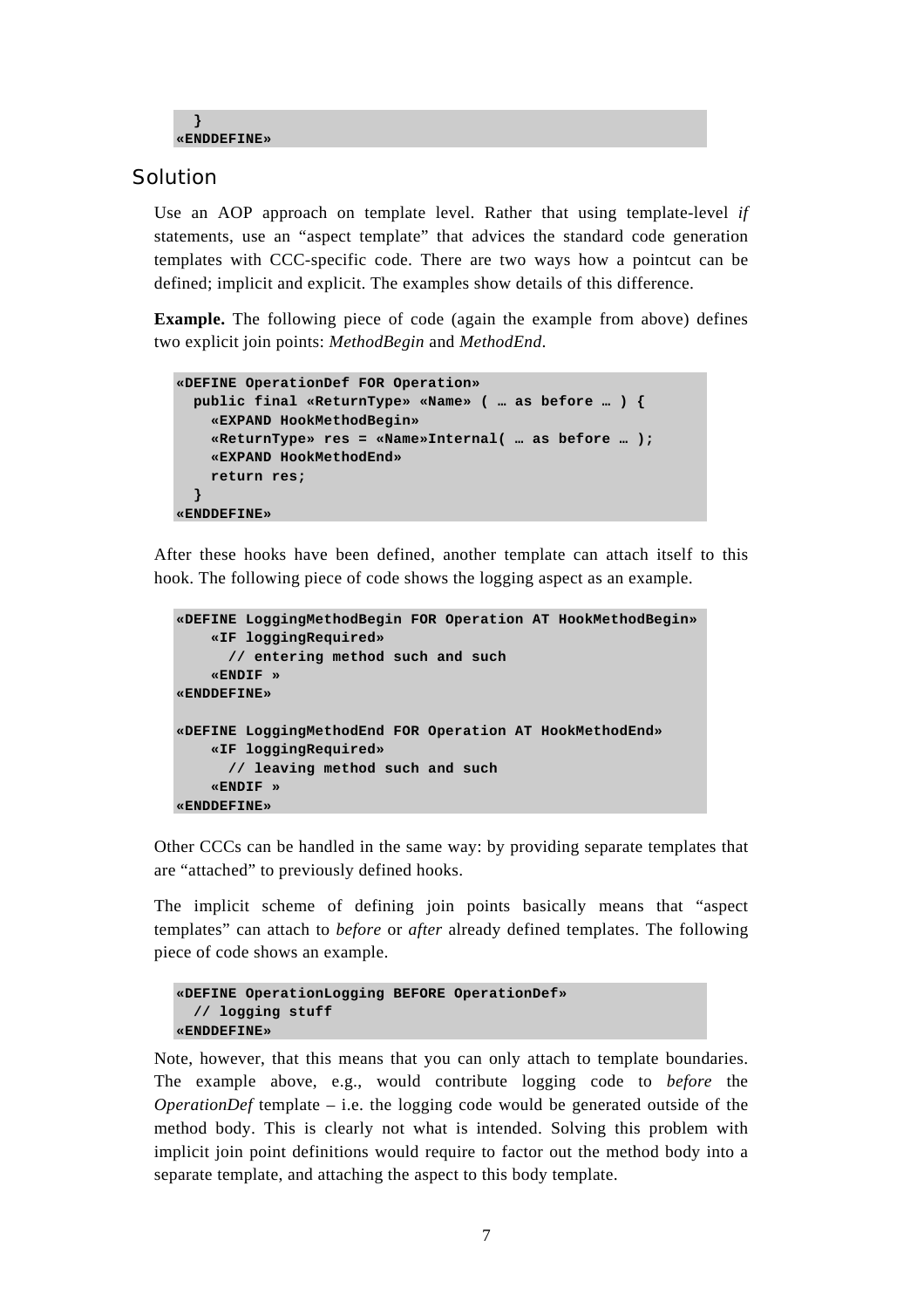#### Rationale & Discussion

This pattern basically introduces AOP at the template level. TEMPLATE-IF uses normal template programming to handle CCCs in the resulting generated code by using *ifs* on template level. The pattern described in this section handles CCCs on template level and uses AOP techniques to address those.

There is an interesting challenge lurking in the details of this pattern. Some code generators use an AST implemented in a particular language (e.g Java, see *Ignore Concrete Syntax* and *Implement the Metamodel* in [VB04]) as the basis for code generation – the template effectively traverse the AST (aka Java objects), generating code as they go along, accessing the AST objects to retrieve information from the model to be added to the generated code. For example, the following piece of code accesses the *Name* property of an *Operation* metaclass:

```
«DEFINE OperationDef FOR Operation» 
   public void «Name» … 
«ENDDEFINE»
```
Now, if we attach additional aspect templates to this existing template structure, we can only access those properties that are already available on the current metaclass. This is very limiting. For example, we could not access the *loggingRequired* flag that determines, whether we need to generate logging code or not, since it probably is not in the core metamodel classes. In order to solve this problem, we have to be able to contribute additional properties (operations) to existing metaclasses. Again, AOP comes to help: introductions can be used to add these additional operations to existing metaclasses.

What about join point variables? In this pattern, the advice template has the same context as the template it advices, i.e. it has access to the same information from the model. Additional information that could be made available via a join point variable could the name of the template that has been adviced; however, I haven't see this feature in practice, nor have I felt the need to use it.

We only discussed before- and after advice style aspects. However, it is also possible to extend the mechanism to also include around advice. To make this work, a special keyword *proceed* would have to be added, as shown below:

```
«DEFINE AROUND SomeTemplate FOR Operation » 
     // do something here… 
     «IF someCondition»«PROCEED»«ENDIF» 
     // do something else… 
«ENDDEFINE»
```
While this is certainly possible, I have not seen support for this in a tool. openArchitectureWare provides a related concept: template inheritance, meaning that you can override the template defined before; but a call to *super* (which would be similar in consequences as the *proceed* call above) is not possible at this time.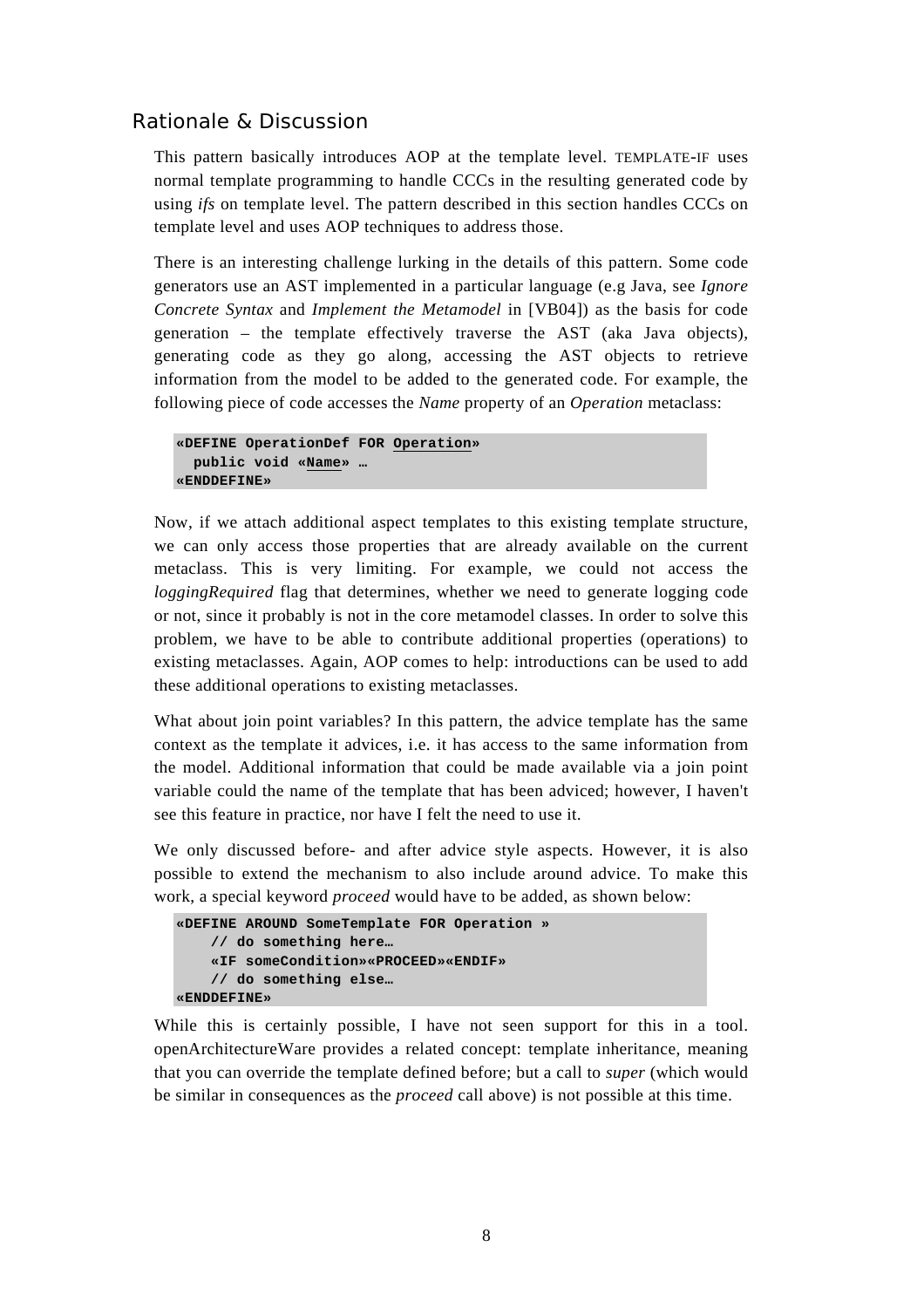#### Consequences

**Applicability.** The approach requires no special features in the target language. Also, it is not limited to programming language artefacts, the approach can be used for any generated output. However, the generator tool used to implement the approach has to provide support for defining hooks and "attaching" templates to them – implicitly or explicitly.

**Granularity.** Same as for TEMPLATE-IF.

**Performance/Footprint.** There is no specific performance hit or footprint issue to this approach in addition to the cycles and memory consumed by the advice itself.

**Complexity/Verbosity.** The approach described in this pattern nicely factors out CCC in templates, thereby reducing the verbosity in the templates. Whether additional (accidental) complexity is created depends very much on the tool used. AOP on the template-level is not very widespread and only a few tools support it  $$ some of them only more or less well.

**Flexibility.** See TEMPLATE-IF.

#### Known Uses

There are various tools that can be used to implement AO TEMPLATES. The openArchitectureWare code generator [OAW] provides a feature called *attached templates* that implements this pattern. It uses interceptors that can be configured by the developer to contribute additional operations to the metaclasses.

Also, the XVCL frame processor [XVCL] allows to "contribute" frames (which can be seen as a form of code generation templates) to previously defined hooks.

#### Summary

AOP on template level is very powerful. However, the generator and its templates effectively become an AOP language. The tools I am aware of only support this approach as an add-on, limiting the scalability of the approach. Specifically, the IDE support that we are used to (such as AspectJ's Eclipse integration) is not available.

#### AO PLATFORMS

Exploit the architecture-based handling of CCC provided by the platform by generating configuration files that control the platform.

#### Context

You are generating code that is intended to run on a technical platform, usually some kind of communication or component/container middleware. Such middleware typically already supports factoring out some of the technical CCC that occur in the domain for which the middleware has been developed. The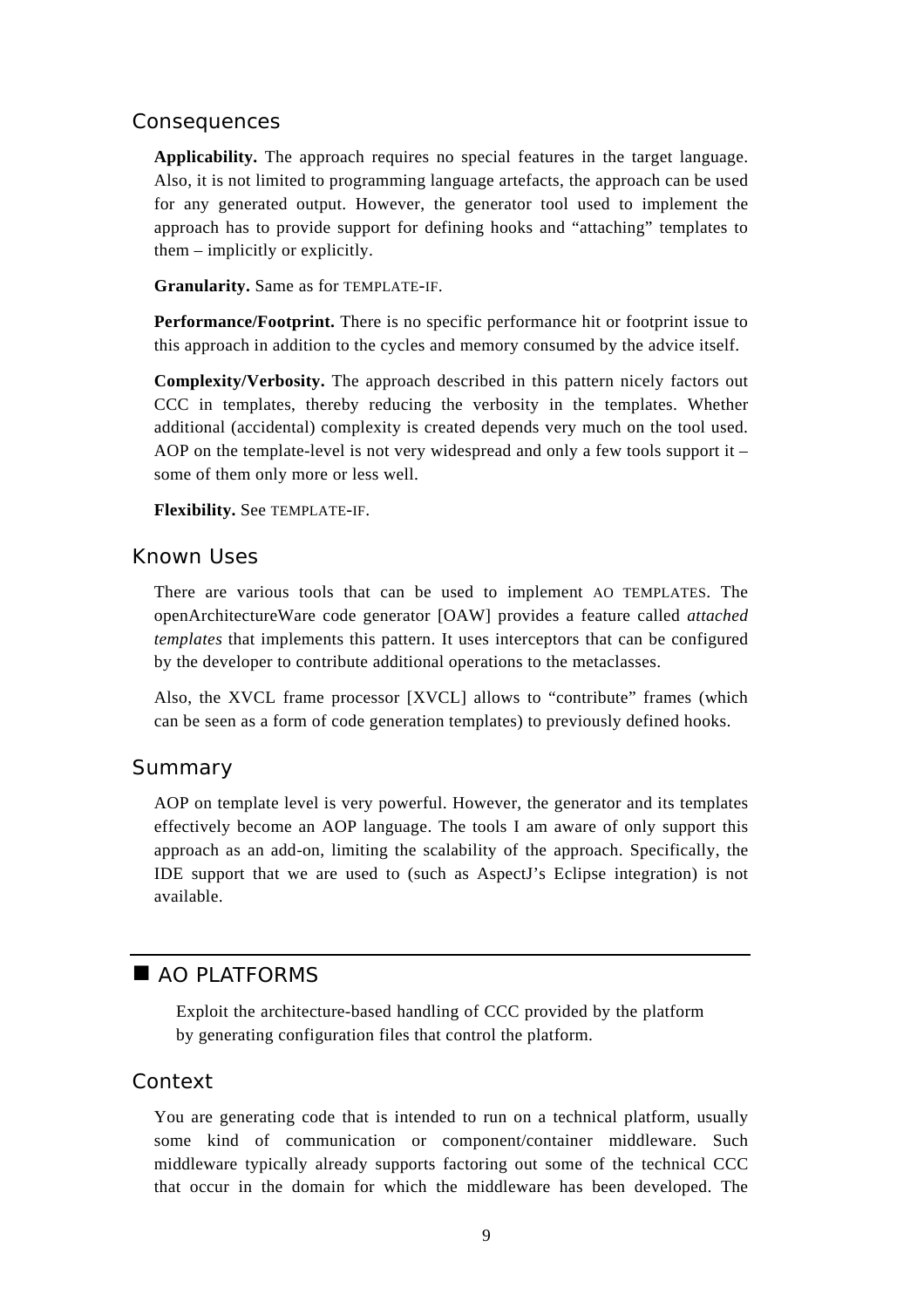middleware platform usually also provides some kind of configuration facility (annotations (see [VSW02]), scripts, or descriptors) to control how the middleware applies its CCC capabilities to the respective piece of application code.

**Example.** In EJB systems, a component encapsulates functional (or domain) concerns. Technical concerns such as transactions, security, load balancing, or pooling are taken care of by the container (which itself is embedded in the application server). Deployment descriptors accompany the components and control how the application server handles them.

#### Solution

Use the CCC-handling capabilities of the middleware as far as possible. Use the code generator to generate the annotations (see [VSW02]) that control how the middleware handles the (manually written, or generated) application code. The information needed to generate the configuration is extracted from the model.

This pattern does not just recommends to use a platform's CCC-handling capabilities *in case it happens to provide these*. Rather, the pattern suggests to actively *build* (or select) platforms that provide hooks to handle the typical CCC in the respective domain.

**Example.** Many MDSD tools in the context of EJB require developers to develop POJOs that contain the business logic. The generator then creates "EJB wrappers" that make sure the POJOs conform to the constraints defined by EJB. The generator also creates a deployment descriptor to control the EJB container.

#### Rationale & Discussion

This pattern basically suggests to leave the handling of the CCC to the target architecture – the MDSD infrastructure does not have to deal very too much with handling CCC. A couple of comments are in order, though.

First, in order to generate the configuration for the middleware platform, the model from which the code is generated needs to contain all the information (explicitly, or in a way that allows the generator to derive it) that goes into the configuration. We need to make sure this information does not clutter the "business" model described with our DSL. A MODEL PER CONCERN is a good way to keep the core model clean.

#### Consequences

**Applicability.** The approach requires that the environment in which the generated code is intended to run provides means to handle CCC. This is not always the case, although it is usually possible to build a platform that handles the CCCs of your domain. In resource-constrained systems this is sometimes a problem, though.

Also, the approach only allows to handle those CCCs that the platform supports. In case you build the platform for your domain, this is not a problem, since you'll build it to handle the CCCs you need. In case you use an off-the-shelf platform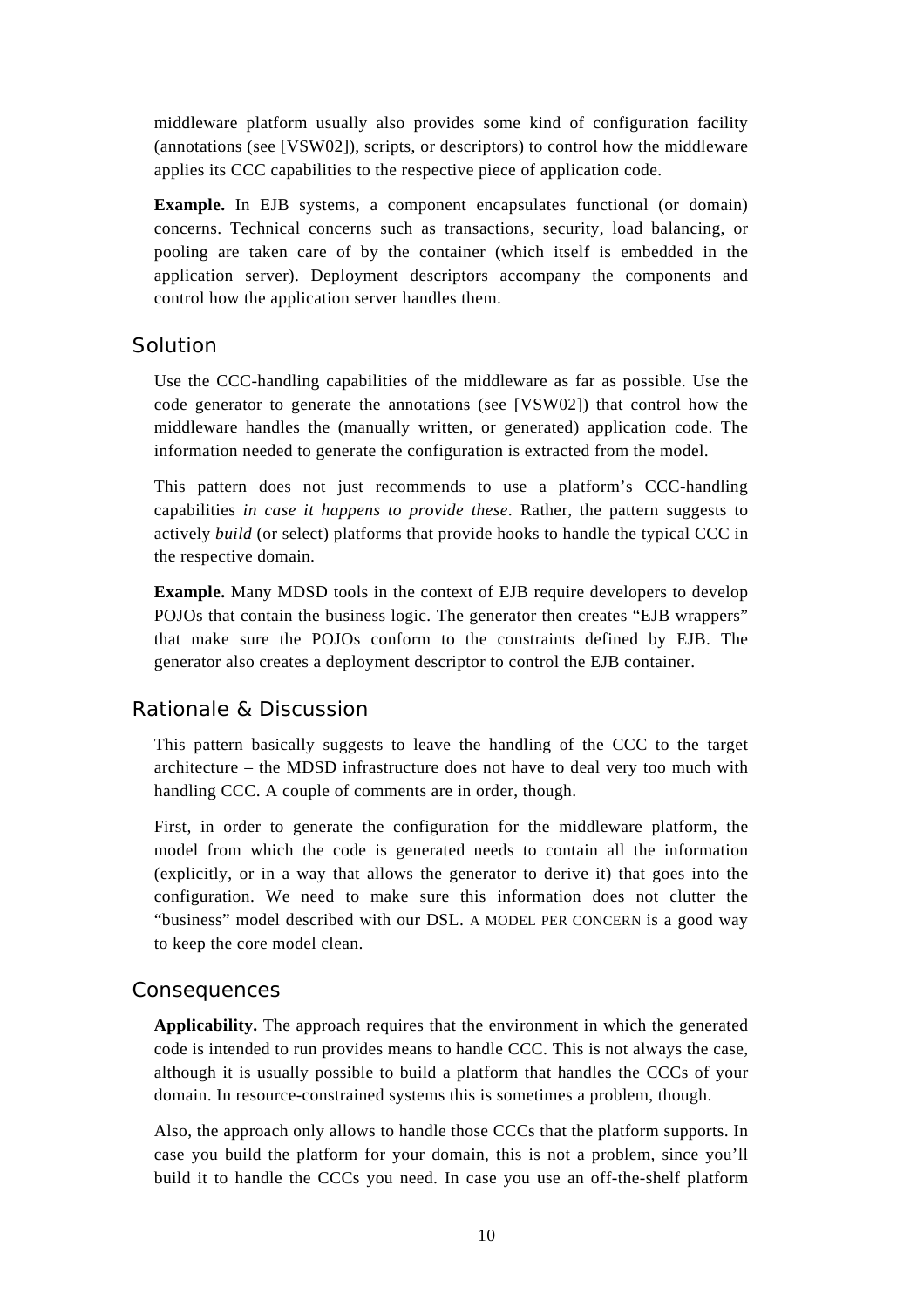such as EJB, this can become a problem. To solve this problem, use PATTERN-BASED AOP or POINTCUT GENERATION.

**Granularity.** The granularity is limited to the granularity provided by the middleware platform. Again, if you build it yourself, this is often not a problem, since you can make it fit. In case it's not you who builds the platform, you cannot do much about it.

**Performance/Footprint.** Platforms that support the handling of CCCs will almost always<sup>2</sup> imply some overhead. The reason is that if a platform can generically handle (certain) CCCs, then it will always use some dynamic, generic, or reflective mechanism to achieve that. Such an approach always implies overhead in performance, and often also footprint. How big this overhead is depends on the implementation. And whether this overhead is a problem for you depends on your scenario and use case, but there *is* an overhead.

**Complexity/Verbosity.** The approach described in this pattern nicely factors out CCC into the platform. If the platform handles the CCC you need, this approach is unbeatable in simplicity, because you just generate configuration files and don't really need to care about generating code that handles the CCC. Specifically, your generator becomes much simpler – considering today's mainstream generator tools, this is a nice effect.

**Flexibility.** In case the platform handles CCC, it is usually possible to turn on/off a specific CCC during runtime, or change the way how the CCC is handled. Whether it is actually possible to do this, depends on the implementation of the platform. If you build it yourself, there is no technical reason why having that flexibility would be a problem.

#### Known Uses

EJB provides a platform where (some) CCC can be handled by specifying how they should be handled in the deployment descriptors [VSW02]. The CORBA component model (CCM) provides a similar feature. Plain CORBA allows developers to add interceptors to remote objects (or groups of remote objects, see [VKZ04]. However, there are no default interceptors which can be configured by generating a configuration. Many other distributed object middleware systems or web service platforms provide the same features, this is actually a pattern in distributed object middleware [VKZ04].

#### Summary

Non-trivial systems developed using MDSD will almost always include a rich, domain-specific platform, specific to the domain for which you build (generate)

 $2$  You can only avoid this overhead if you custom-generate the platform to the specific scenario. While this is a worthwhile approach especially in embedded systems [MV03b], we then don't handle the CCCs with a *predefined* platform anymore, moving that scenario out of the focus of this particular pattern.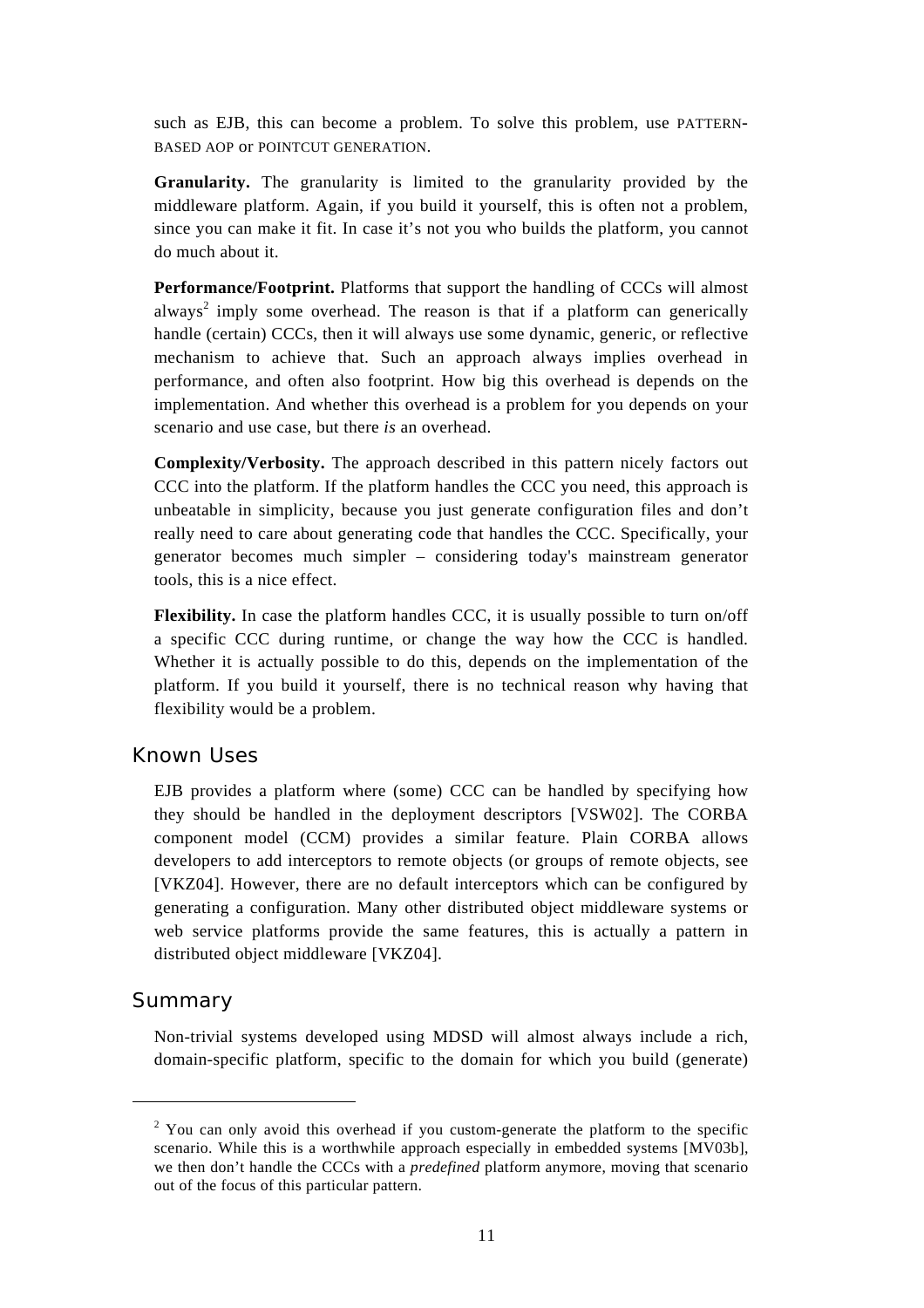applications [VB04]. From a reuse perspective, it is a good idea to move as much (generic, domain-wide) functionality into this platform because you can use it from within the generated code. CCC are primary candidates for functionality in such a platform.

#### **PATTERN-BASED AOP**

Use generated implementations of the proxy, factory and interceptor patterns to address CCC.

#### Context

In some scenarios the platform you are required to use does not provide services that handle CCC, or it does not handle the CCC you need to address. You still need to have the flexibility to change at runtime the CCCs handled by the system. You maybe even don't know the CCCs you need to handle at generation time. However, the pointcuts are accessible to the generation process.

**Example.** Consider again an EJB based system. Consider also, that you need to implement so-called dynamic (or data driven) security. This means, you cannot use EJBs default (static) security model. However, you also don't want to bother application (component) developers with handling the security concerns.

#### Solution

Use a selection of the well-known patterns to generate an infrastructure that allows for custom CCC-handlers to be plugged in. Typically, this consists of generating proxies [GoF] for application components that can hook-in interceptors [POSA2]. Use a factory to instantiate the proxies if necessary.

So, consider the situation, where a client accesses a component through a specific interface *I1* as in the following diagram:



Then replace this setup by a setup that includes the proxy to host interceptors as well as a factory that creates the component and the proxy, and "wires" the two accordingly: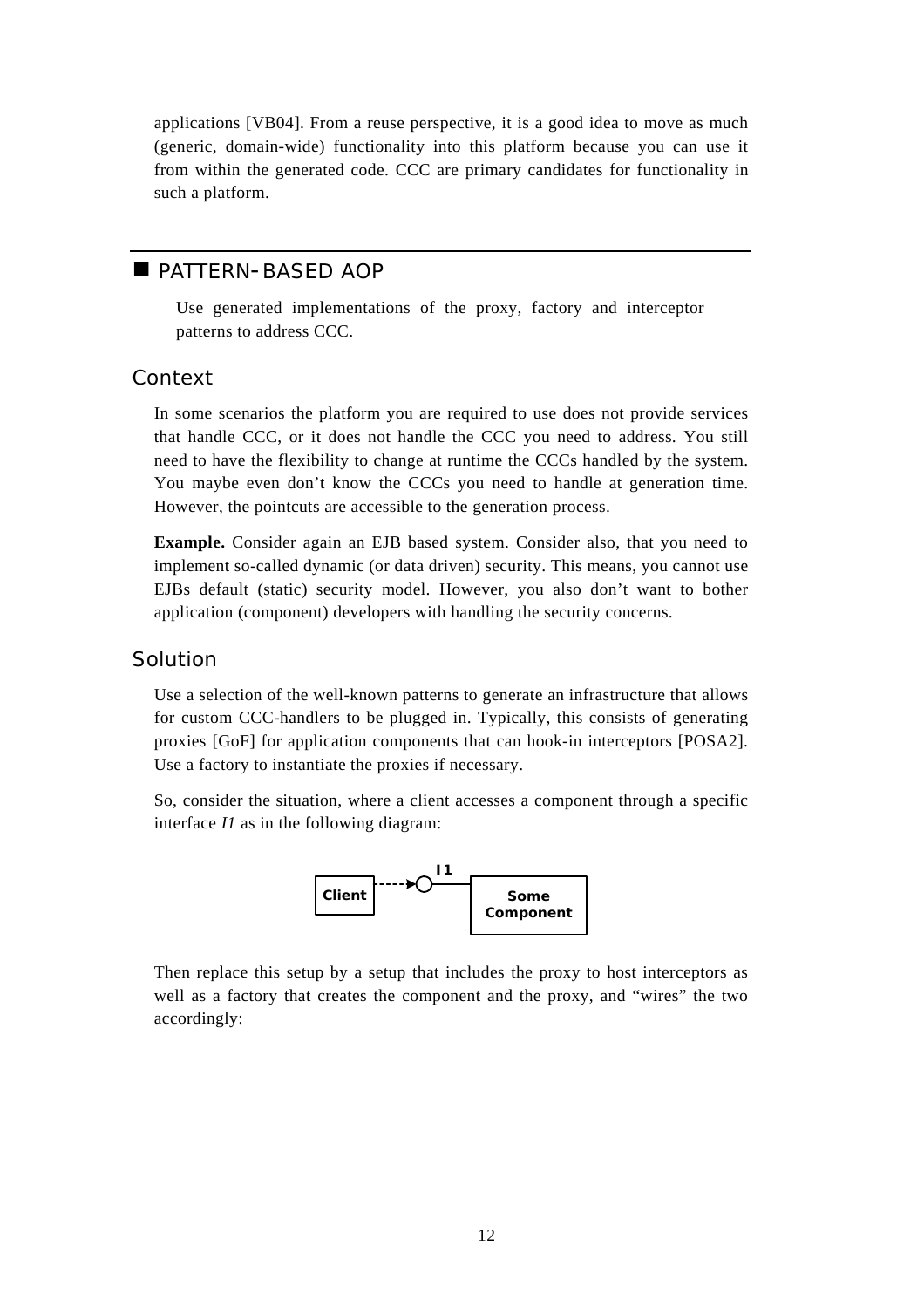

From a client's perspective, nothing has changed, the client still uses the interface *I1*. However, the client actually talks to a proxy that handles CCC, and then forwards to the real object.

Typically, you will make sure the join points are method calls. This makes life simple for the proxy. The interceptor interface is then the typical method call interceptor interface, outlined in Java below:

```
public interface Interceptor { 
   public void beforeInvoke( Object target, 
                                String methodName, 
                                Object[] params ); 
   public void afterInvoke( Object target, 
                               String methodName, 
                               Object[] params, 
                               Object retValue ); 
}
```
The proxy will then be implemented along the following lines:

**}** 

```
public class SomeComponentProxy implements I1 { 
   private SomeComponent delegate; 
   private Interceptor interceptor; // can also be a list 
                                      // of interceptors 
   public String someOperation( String p1, int p2 ) { 
     Object target = delegate; 
     String opName = "someOperation"; 
     Object[] params = {p1, p2}; 
     Interceptor.beforeInvoke( target, opName, params ); 
     String res = delegate.someOperation( p1, p2 ); 
     Interceptor.afterInvoke( target, opName, params, ret ); 
     return res; 
   } 
   // more operations of I1
```
The factory uses some kind of configuration to determine, which interceptors are necessary for which component/object. In case no interceptors are necessary, the proxy can be left away, and we have an overhead-free configuration where the client directly talks to the target object.

**Example.** In the EJB scenario introduced above, the generated proxy would be the bean implementation class from the perspective of the application server, the real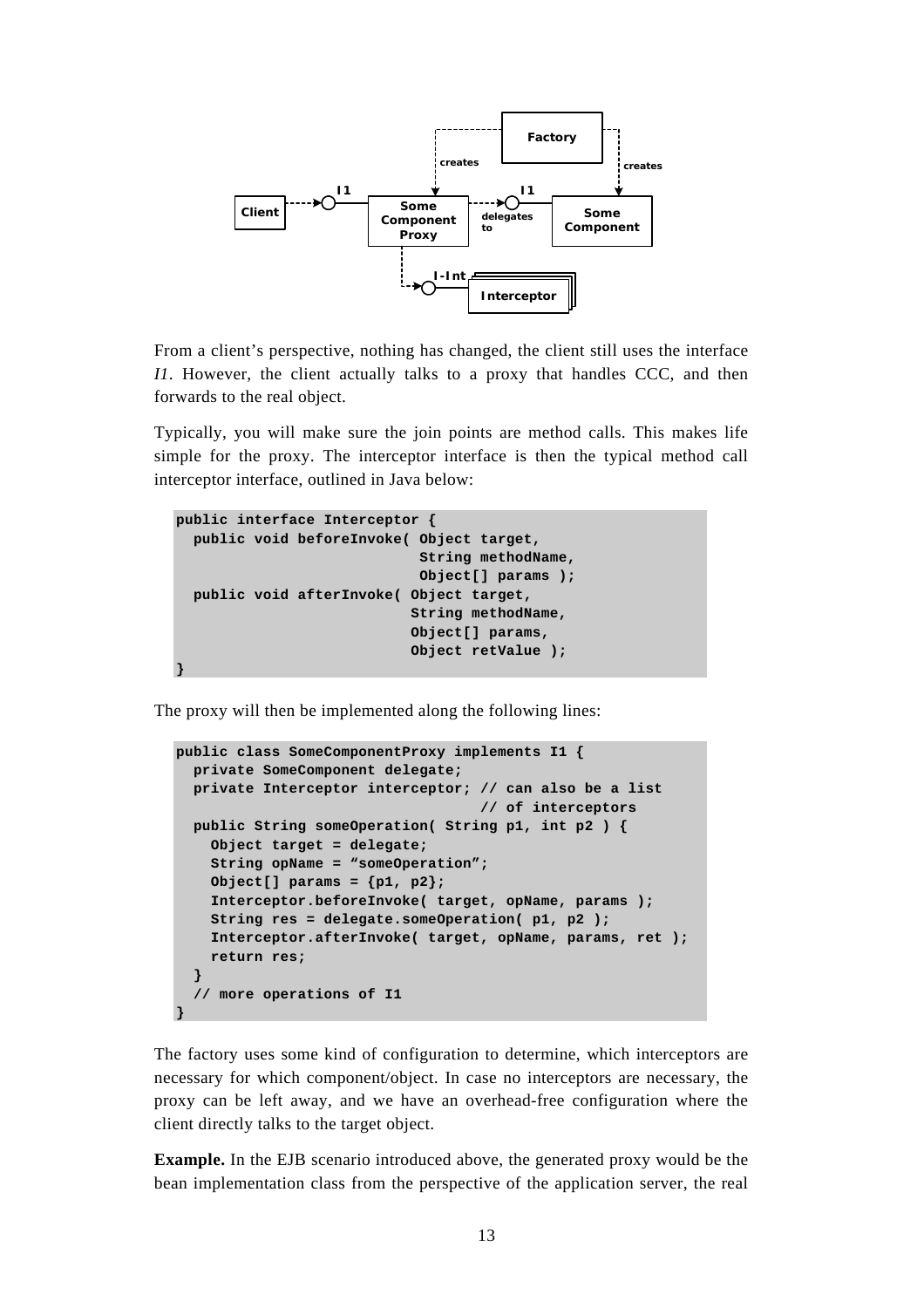bean implementation would be an "implementation detail" of this class. So, whenever the container wants to instantiate a bean of a specific type, it will automatically instantiate the generated proxy class. This will in turn instantiate the real bean implementation.

At runtime, the bean implementation that plays the role of the interceptor proxy will use some kind of configuration to find out which interceptors should be used, if any.

This makes it possible to introduce any kind of "CCC handler interceptor" into the EJB container.



The implementation of the interceptor would use EJB APIs to find out about the current security principal, and then use it, as well as the bean's identity, and operation parameters to decide whether to allow the call or not. Not that using the *afterInvoke()* callback, you can also apply security checks based on the result of the call!

For details of this example, see [MV04]

#### Rationale & Discussion

The approach here works whenever (a) you can influence object creation so that the proxy is created instead of the real object, and (b) if method call-level pointcuts are acceptable.

While this rather coarse granularity seems like a limitation, in practice, it typically isn't. The reason is that in well-designed component based systems it is not just practical, it is even desirable to apply aspects to component boundaries to keep the system manageable and understandable. Thus, components continue to be the smallest architecturally relevant building block and cannot be "undermined" by aspects.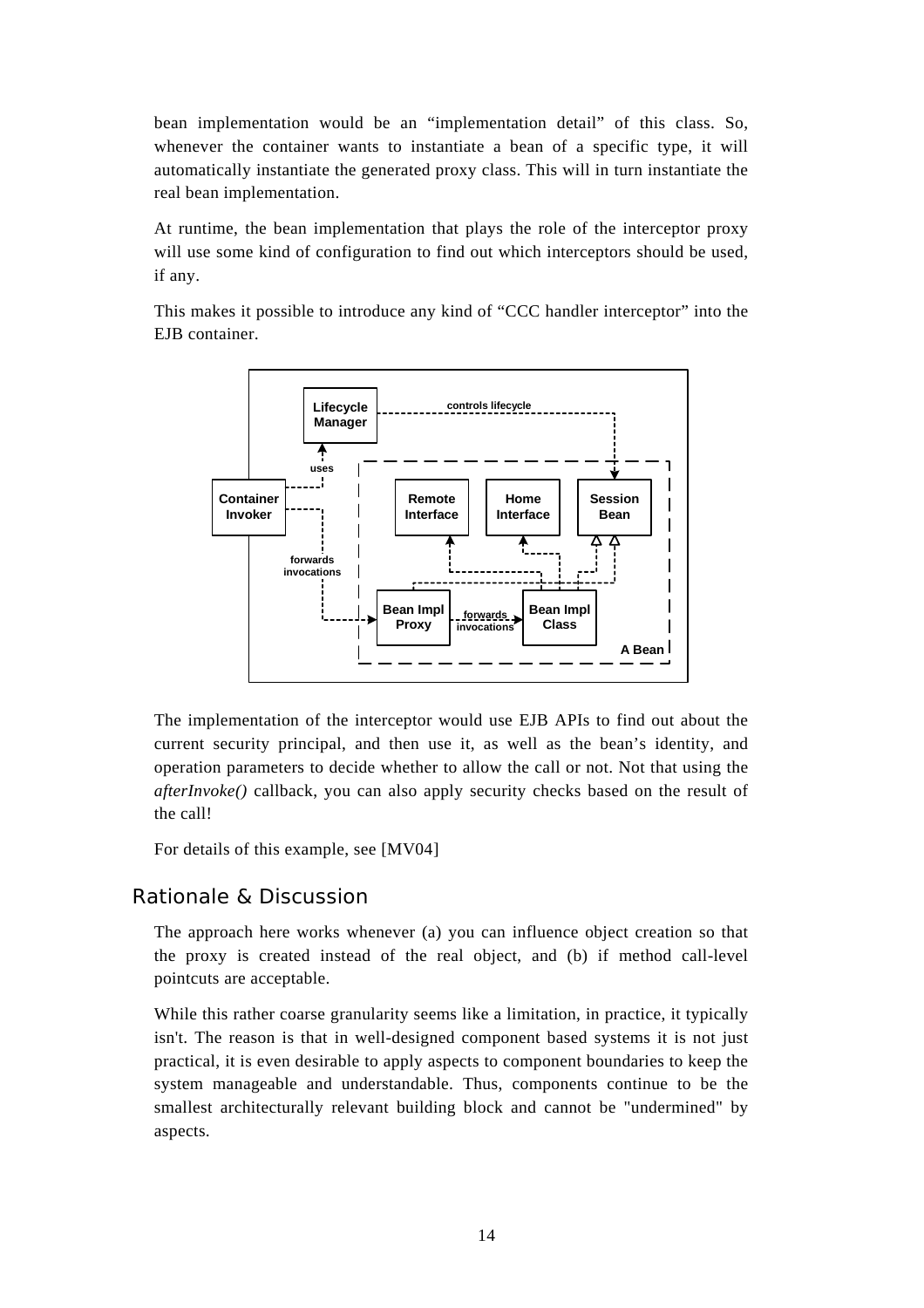This approach is not really specific to MDSD, you can in principle use the same approach in the context of normal, non-generative software development. However, since you would have to manually implement all the proxies, this is impractical, and thus hardly ever done. In the context of MDSD, where you generate stuff anyway, it is trivial to generate the necessary proxies automatically during build, making sure that the proxy interface and implementations are in line with last-minute interface changes of the application component.

#### Consequences

**Applicability.** The approach can be applied quite generally, at least in objectoriented systems. The only real precondition is that you are able to "tweak in" the proxy, which means generally, that you have to be able to control object creation. No specific features are required of the generator.

**Granularity.** The approach only works for join points on method call level.

**Performance/Footprint.** There is a considerable impact on performance and on footprint. First of all, you will have an additional object (the proxy) for each domain object. Second, for each method call, the method data has to be reified and the interceptor(s) called. As a consequence, the approach does not really make sense for fine grained CCC. Using it on component level (as in the EJB example) is perfectly ok, though.

**Complexity/Verbosity.** The approach does add complexity, since you have the proxies, the factories and the interceptors to deal with. However, once you have the respective generators built, you just have to deal with the factory configuration, specifying, which object (or class) should have which interceptors. Thus in practice, the complexity added by the approach is tolerable.

**Flexibility.** Depending on whether the interceptors are configured at runtime or not, it is possible to add, remove or change "aspects" at runtime.

#### Known Uses

The approach to dynamic security in EJB has been used in several projects, some of which I have been directly involved with. A component infrastructure for small (mobile) devices implemented in Java uses the same approach. Java's Dynamic Proxy API uses the same idea, but based on reflection as opposed to static code generation.

#### Summary

I have used this approach in various projects on component level and it works nicely. Particularly the EJB example above is useful (since it is completely portable and does not depend on and application server-specific features). Building the necessary generator (if you work with an MDSD approach anyway) is almost trivial.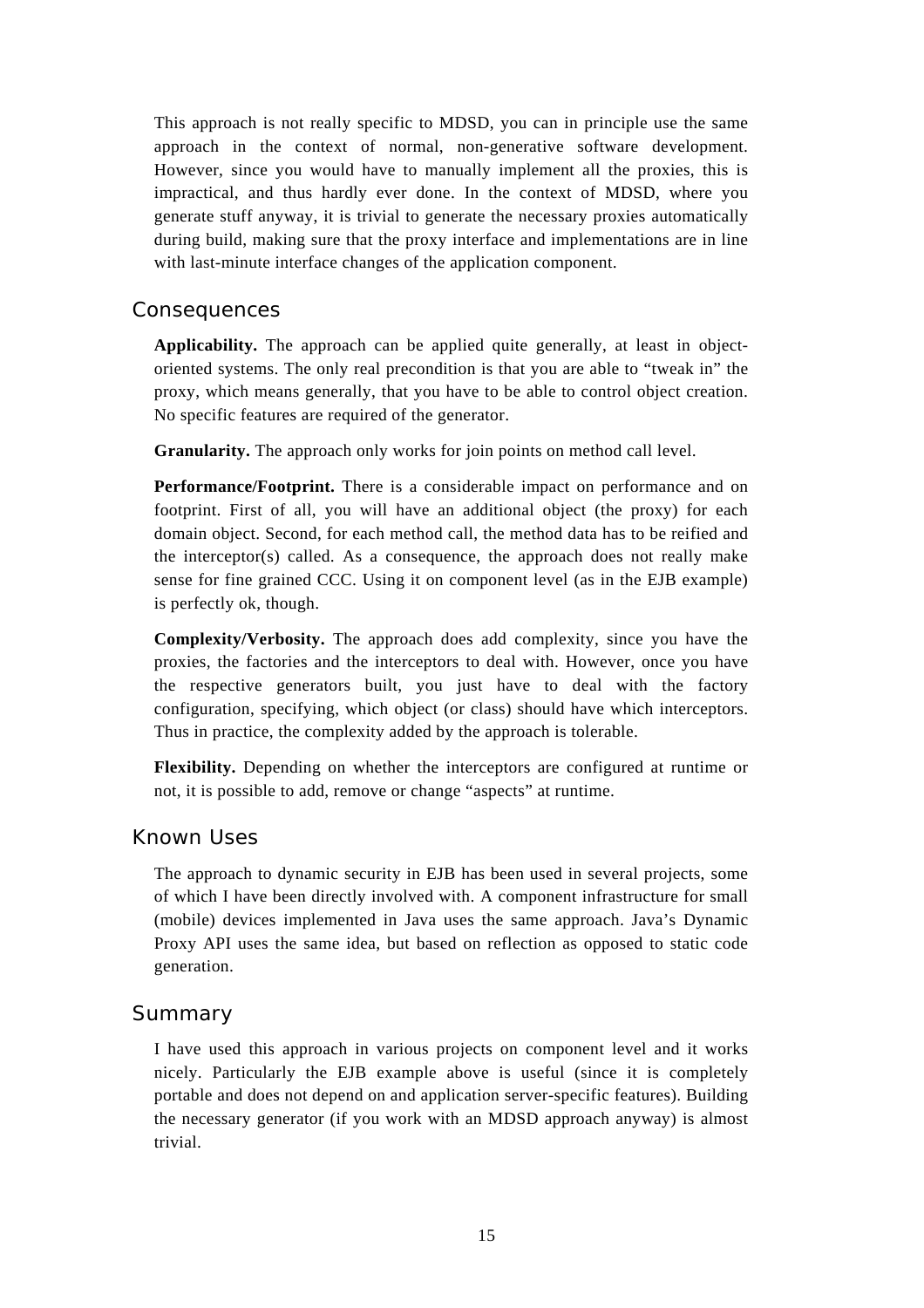### **POINTCUT GENERATION**

Use the code generator to generate pointcuts for pre-built (abstract) aspects based on specifications in the model.

#### Context

In some scenarios all the approaches described above don't work – performance is not sufficient, the platform does not support your needs, or the granularity offered by the solution is too coarse. Is there still hope?

**Example.** In a component infrastructure for embedded systems [MV03b], where the component container is generated specifically for the scenario at hand, you want to be able to add a tracing mechanism, primarily for debugging and timing checking purposes. Since resource consumption and (near) real time behaviour is an important consideration, you cannot use generic solutions. Cluttering the templates with all kinds of *if* statements is also not acceptable, because you need to trace different things at different times – this would result in  $if's$  all over the place. For the same reason, AO TEMPLATES don't work, since you would have to adapt the template structures continually.

#### Solution

Integrate an AOP language into the MDSD software development infrastructure. Specifically, define a number of prebuilt advice as part of the platform, and then generate the pointcut based on specifications in the model. Use the AOP language's standard weaver to integrate the aspects with the generated code – the code generator can stay untouched, it just has to be extended (not modified!) to generate the necessary pointcuts.

**Example.** The following piece of XML is a part of the model that specifies a node in the distributed, embedded system<sup>3</sup>, as well as a component container running on it [VKS05]. You can see the tracing option to be set to *app* which means that we want all application level operations (as opposed to container-internal calls) to be traced. This specification is actually a DSL-specific pointcut definition.

```
<node name="outside"> 
   <container name="sensorsOutside" tracing="app"> 
 … 
   </container> 
</node>
```
Now, as part of the platform (the library of reusable artefacts used for all members of the software system family), you define the following abstract aspect (using the AspectJ language). It does not define a pointcut, it is thus "pure advice".

**package aspects;** 

<sup>&</sup>lt;sup>3</sup> Actually, a weather station – thanks to Danilo Beuche for the example  $\odot$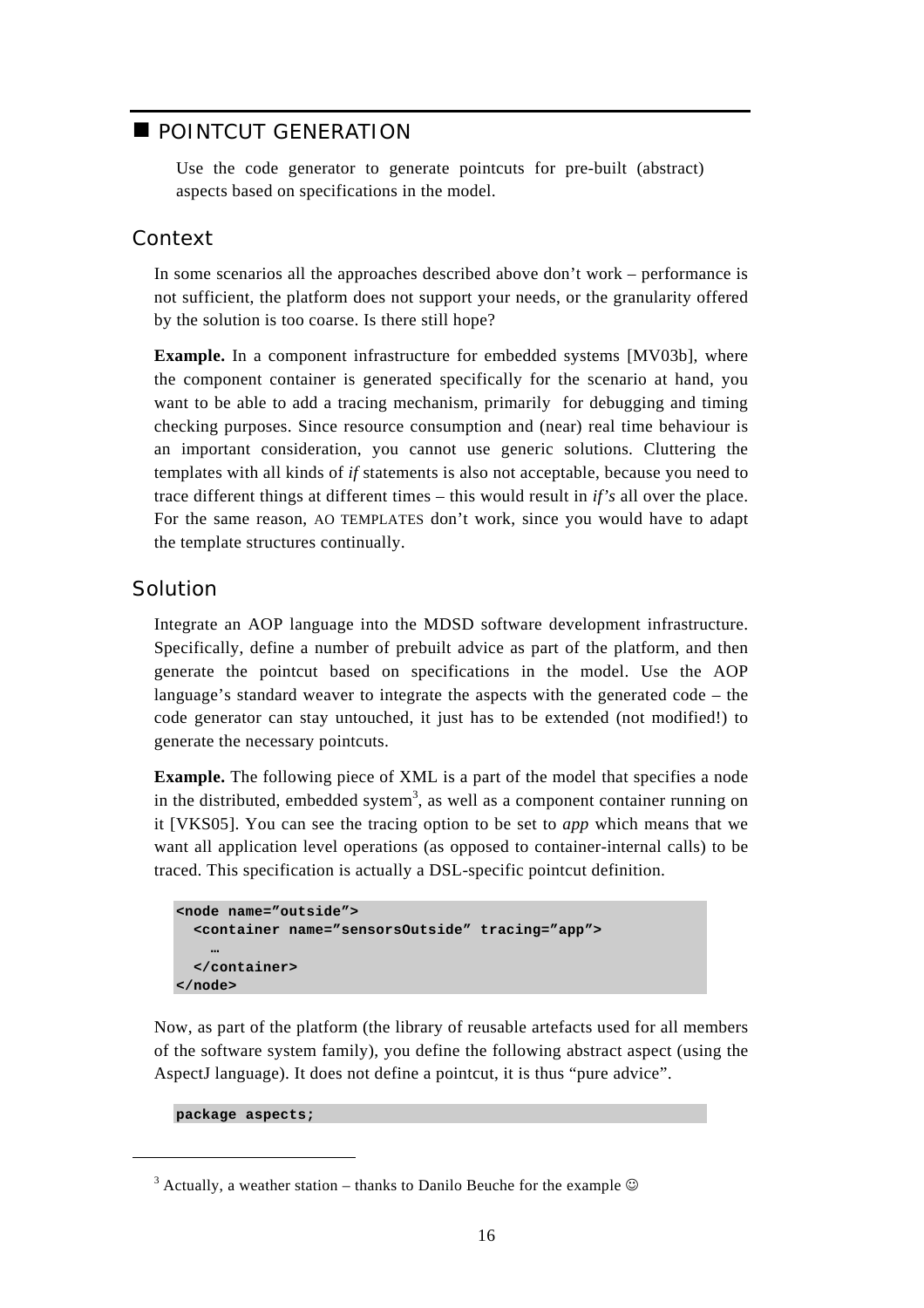```
public abstract aspect TracingAspect { 
   abstract pointcut relevantOperationExecution(); 
   before(): relevantOperationExecution() { 
     // use some more sophisticated logging, 
     // in practice 
     System.out.println( System.currentTimeMillis()+"::"+ 
                          thisJointPoint.toString() ); 
   } 
}
```
In addition to this abstract aspect, the code generator is supplied with a template that, for every container that has *tracing* set to *app*, generates a concrete aspect that adds the necessary pointcut. The result could be the following:

```
package aspects; 
public aspect SensorsOutsideTrace extends TracingAspect { 
   pointcut relevantOperationExecution() : 
     execution( * manual.comp.temperatureSensor..*.*(..) ) 
          || 
     execution( * manual.comp.humiditySensor..*.*(..) ); 
}
```
This generated aspect can now be woven with the rest of the (generated, or manually written) code, and thus add tracing to the required parts. For completeness, see below for the code generation template that generates the concrete aspects for the containers.

```
«DEFINE TracingAspect FOR System» 
 ... 
   «FOREACH Container AS c EXPAND» 
     «IF c.Tracing == "app"» 
       «FILE "aspects/"c.Name"Trace"» 
       package aspects; 
       public aspect «c.Name»Trace extends TracingAspect { 
          pointcut relevantOperationExecution() : 
            «FOREACH c.UsedComponent AS comp 
                          EXPAND USING SEPARATOR "||"» 
                execution(* manual.comp.«comp.Name»..*.*(..) ) 
            «ENDFOREACH» 
\mathbf{r} = \mathbf{r} \cdot \mathbf{r} } 
       «ENDFILE» 
     «ENDIF» 
   «ENDFOREACH» 
 ... 
«ENDDEFINE»
```
Annotation-based weaving is another possible – and simpler – solution for this pattern. If your base language as well as the AOP language extension support metadata annotations (for example, a combination of Java 5 and AspectWerkz) you can use the following approach: The prebuilt aspect includes an pointcut definition that tests the presence of a certain metadata attribute. If it is present, the artefact is selected by the pointcut, and the advice is added. The code generator simply has to add the metadata attribute to the artefact, if it wants the artefact to be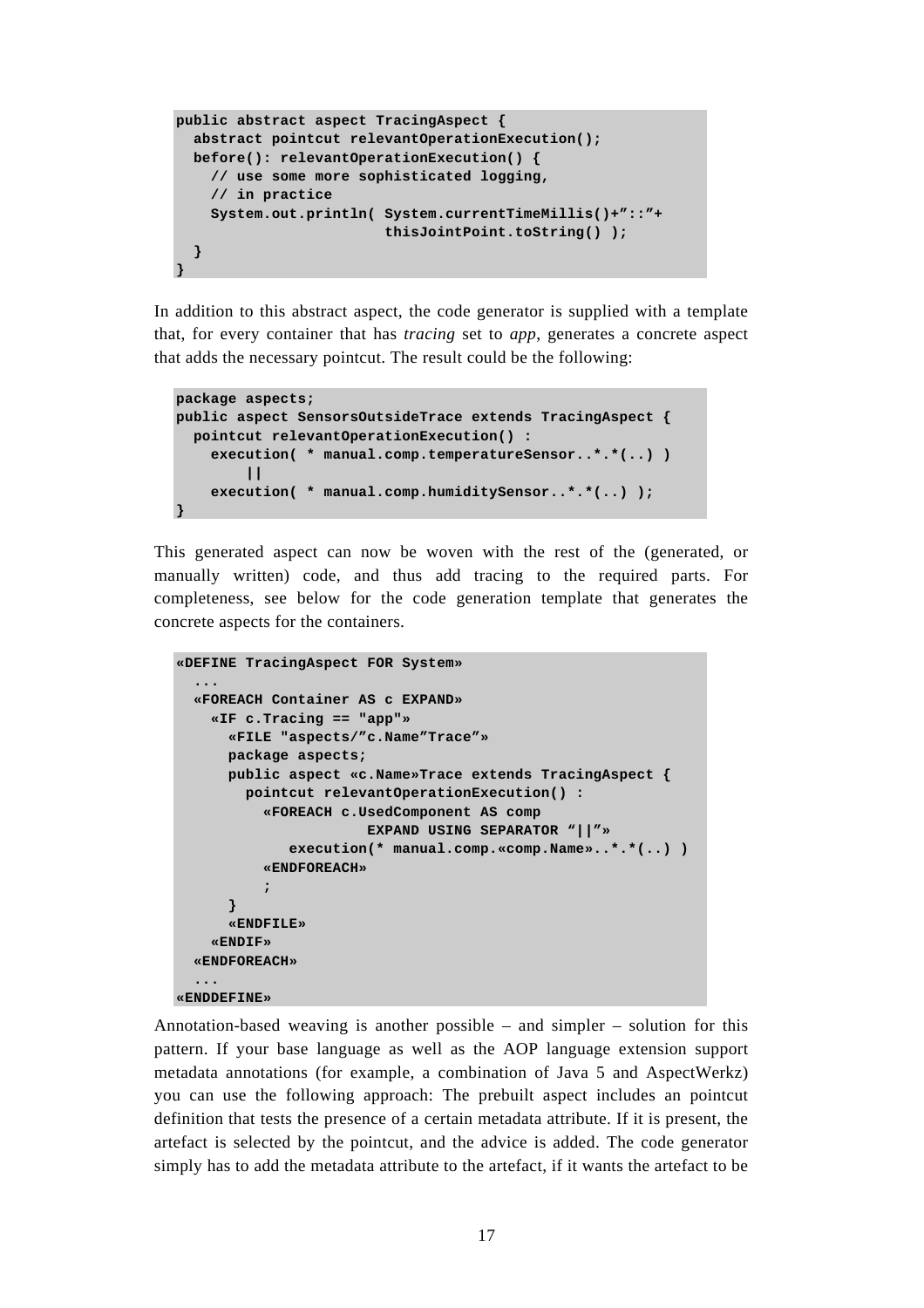affected by the advice. Note that in languages that don't support annotations, you can alternatively use marker interfaces – although this only works for advicing classes, and not other artefacts such as fields or operations.

#### Rationale & Discussion

Using an aspect language such as AspectJ to add tracing to a system is rather trivial, and, at first glance, might not deserve mentioning. However, the question remains *when* it is worth using such a (additional) language in the context of an MDSD project, where CCCs can also be handled differently (see all the other patterns above).

Also, the question is, *how* to integrate it efficiently. Providing advice as part of the platform and then generating the pointcuts is a very useful approach indeed. Of course, it requires that the domain developer decides which advice might be necessary. However, this is required anyway, since the DSL has to have a feature to control where to apply the aspect, and where not.

In the above example, the fact that developers can specify a tracing option for containers in considered so important in the context of the domain, that the necessary specification is done as part of the domain's core DSL. If that were not the case, one could also specify the tracing concern in a separate model – effectively applying the A MODEL PER CONCERN pattern shown below. Example:

```
<trace-config> 
   <trace container="sensorsOutside" level="app"/> 
   <trace container="sensorsInside" level="all"/> 
</trace-config>
```
It is also interesting to see that this pattern suggests using an AOP language such as AspectJ as an *implementation technology* in MDSD projects. The aspectual nature of the tracing concern does *not* show up in the DSL. Rather, AOP is used to keep the implementation of the tracing feature small and fast. I think that this is the primary use case for languages like AspectJ in the context of MDSD. For more patterns on using AspectJ efficiently see [SH03].

#### **Consequences**

**Applicability.** The approach can be applied only if, for the respective target language, an AOP extension is available. For Java, AspectJ is a good candidate, for C++, AspectC++ [AC] can be used (although it is not as powerful as AspectJ). As of early 2005, AOP extensions are available for many languages, although their maturity and power varies significantly. Note that some aspect languages require runtime support libraries – which might be a problem in some production environments.

There are no special requirements for the generator.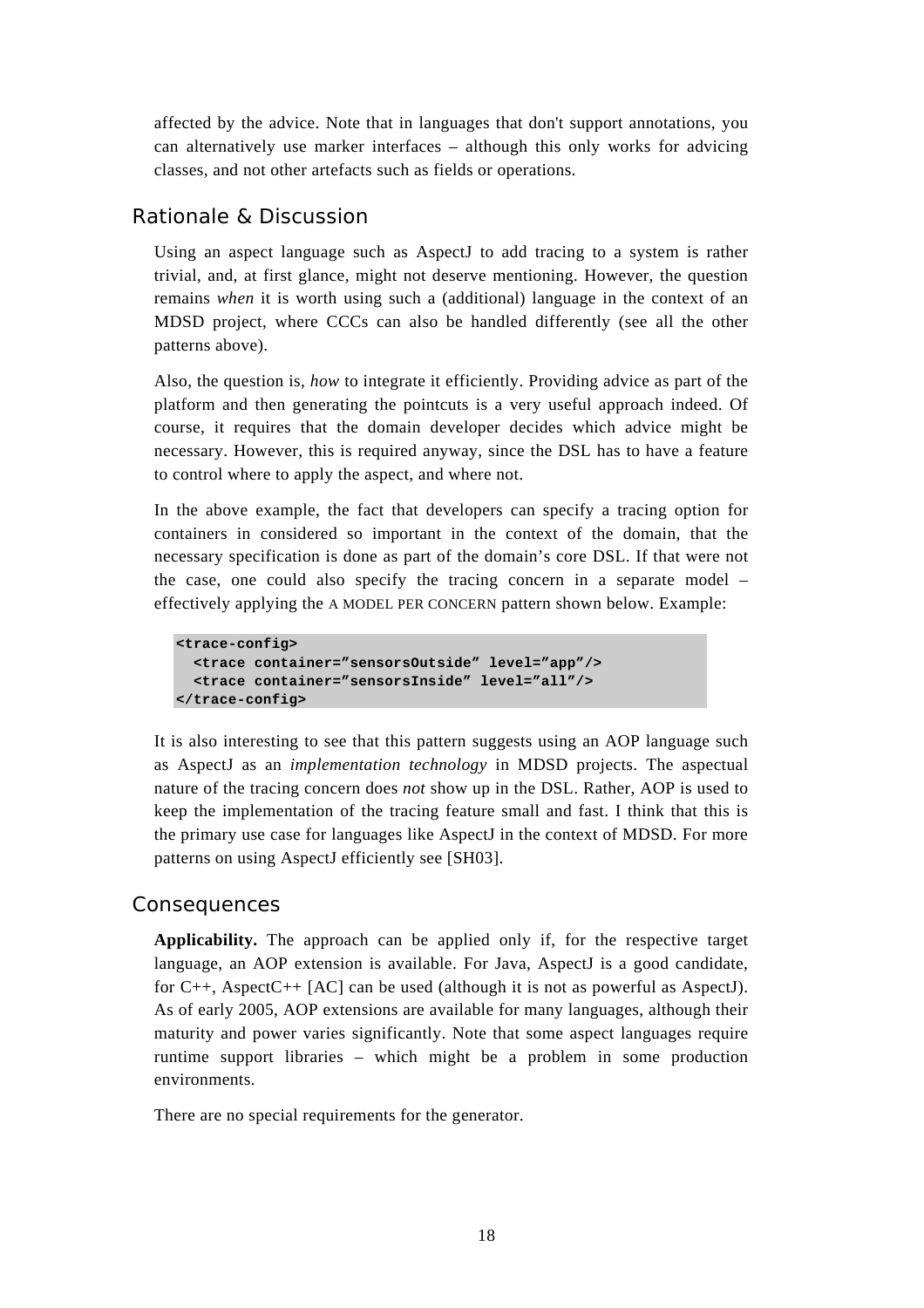**Granularity.** The achievable granularity depends on the join point model of the aspect language used. In most cases, the granularity offered by these language is fine enough.

**Performance/Footprint.** Again, this depends very much on the implementation of the aspect language, specifically, when the weaving occurs (statically before runtime, at load time, or at runtime). Static weavers such as AspectJ have, in most scenarios, a neglectable overhead in footprint and performance.

**Complexity/Verbosity.** Complexity can raise significantly using this approach, since it opens up a "whole new can of worms". Domain developers have to master the underlying aspect language and integrate it suitably with the MDSD infrastructure. On the positive, application developers (those using the MDSD infrastructure to build applications) do not need to see (and thus, understand) the use of the aspect language under the hood (unless they start the debugger, that is)

**Flexibility.** Again, this depends on the aspect language used for the implementation.

#### Known Uses

The small components prototype [MV03b] uses this approach to handle CCCs that cannot be handled using PATTERN-BASED AOP. In the context of mobile phone software, the pattern has been used to generate static aspects (aspects that produce compile time errors) to check developer conformance to programming guidelines.

#### Summary

This approach is certainly the most powerful. However, it requires the use of an aspect language in addition to all the generator and modelling tools that are necessary for MDSD anyway. This can be a huge problem in practice. Also, in contrast to the MDSD approach, most AOP language extensions require runtime support libraries. In some production environments (such as in large companies) this can be a showstopper.

### A MODEL PER CONCERN

Use several models (on for each concern) to describe the complete system, and let the generator weave the models together.

#### Context

Up to now, we were mainly concerned with handling CCC in the resulting application, which would be built using an MDSD approach. The application is described using models, and model transformations and code generation is used to create the final application. In many scenarios, however, it is necessary to separate concerns in the application *models*, too!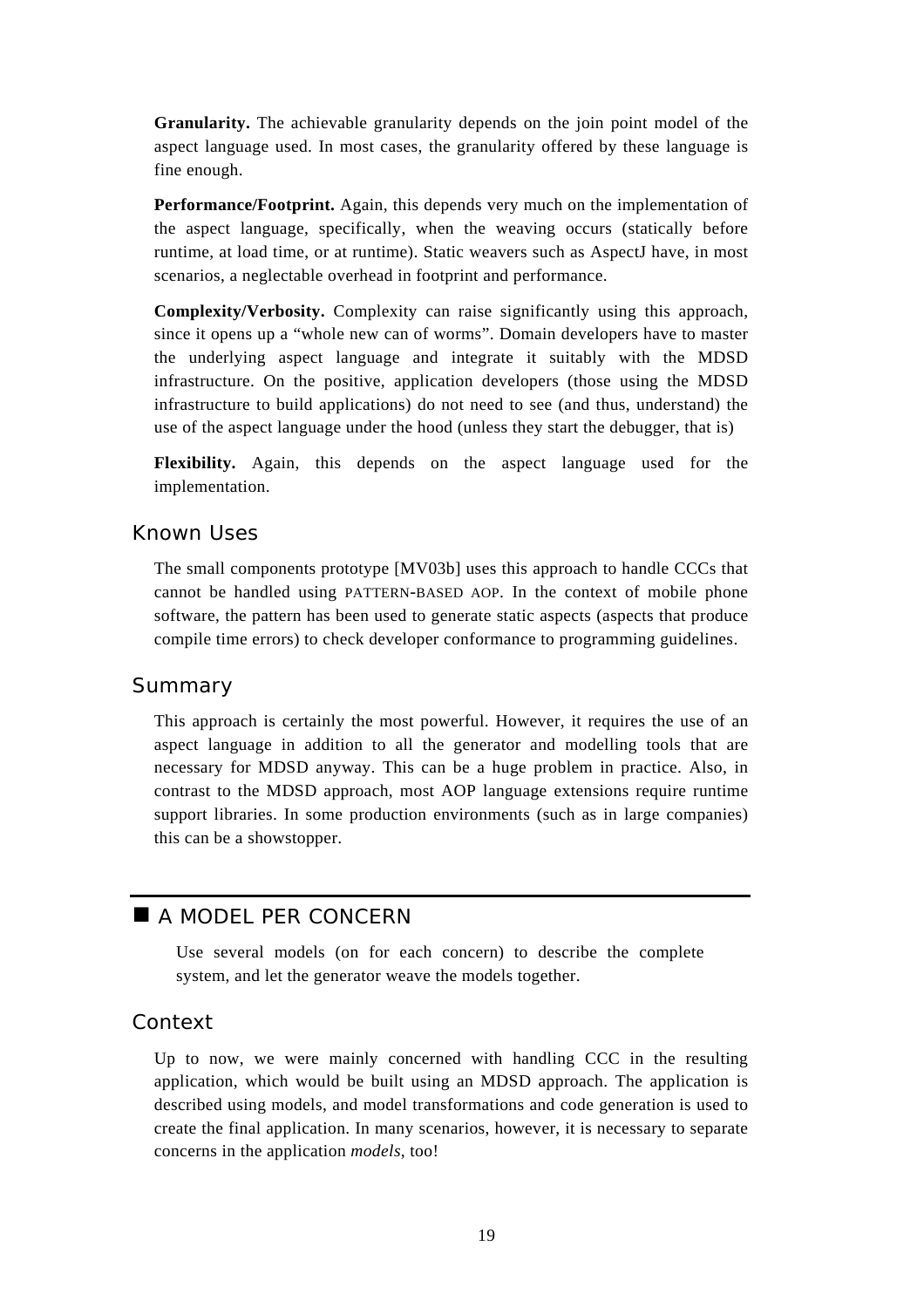**Example.** Consider you are building a web application. Such a web application typically consists of (a) a business object model, (b) the persistence mapping of this model, (c) the web pages, forms and the workflow, and (d) the layout of these forms and pages. You have to specify all this in the model in order to be able to generate a complete application.

#### Solution

Create several models, one for each aspect. Each model uses a DSL (i.e. concrete syntax and metamodel) suitable for the expression of the particular aspect. The code generator reads all these models, weaves them, and then generates the complete application from it. Join points are defined on the metamodels, for example, by using a specific metaclass in more than one aspect's metamodel, thereby building up links between the models.

#### **Many Models or One Model**

In this context, I consider a model a self-consistent "sentence" described in a certain DSL (and based on a certain metamodel, respectively). I.e. a complete system is described by several models, each using a certain DSL to describe an aspect of the overall system. An alternative naming convention would be to call each of the models "partial models" or something the like, and call the overall thing that describes the system "model".

**Example.** In the example above, you could use (a) a UML class diagram (of course, with suitable stereotypes) to describe the business object model, (b) an XML document to describe tables and the mapping, (c) another class diagram (with other stereotypes) to describe pages, forms and the workflow, and finally, (d) another XML document to describe form layout.

This approach would result in four models for each described application, all of which need to be connected suitably to describe a complete and consistent system. For this to work, the metamodels must be related, as shown in the next illustration. Note how associations cross the various aspect metamodels.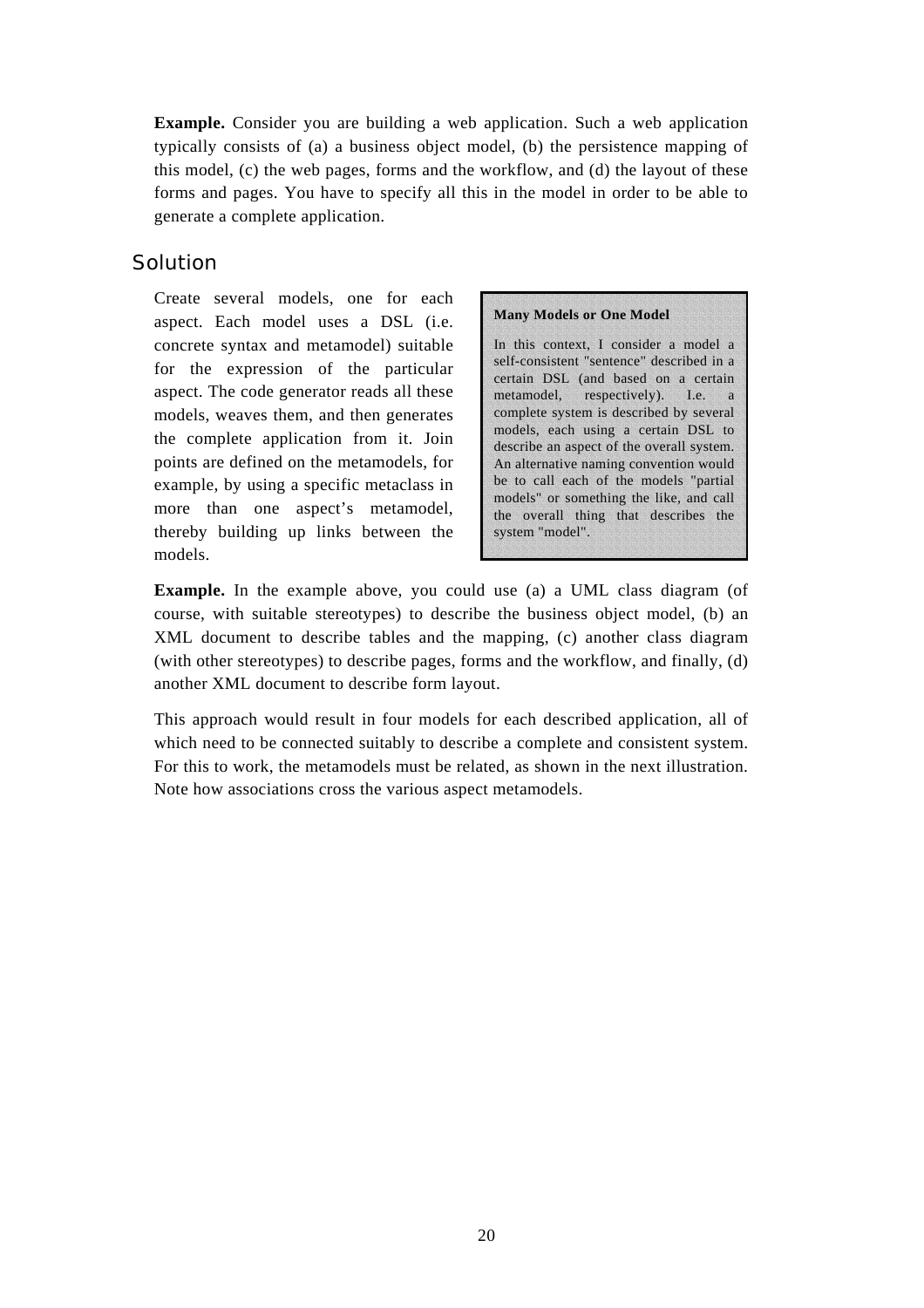

The code generator has to be able to read the various models – although they are rendered in different concrete syntaxes! – and perform the weaving according to the relationships shown above.

Note this pattern is a reformulation of the *Technical Subdomains* and *Gateway Metaclasses* patterns from [VB04]

#### Rationale & Discussion

This pattern effectively suggests to have a separate model for each aspect. The challenge of this approach lies in the fact that the generator tool must be able to:

- *read the various models:* this requires that the generator can use different forms of concrete syntax (UML, XML, …) as input.
- *check for consistency*: the generator must make sure that the relationships among the metamodels are realized correctly, i.e. that for example each *Form* has a *FormLayout*, each *Entity* has a *PersistenceMapping*, etc. If inconsistencies are detected, the models must not be accepted for code generation, and an error has to be reported to the developer.
- *weave the models:* in order to weave the models, the models must be represented uniformly, once they are "inside" the generator. A good idea is to use an object graph based on the metamodel as the standard representation for models (see [VB04]).

Note that you cannot have separate generators for the different aspects, since the metamodels (and thus, also the models) are related. For example, the persistence generator, has to know the entity structure. This "aspectual" separation of models is therefore fundamentally different from model partitioning, where a large model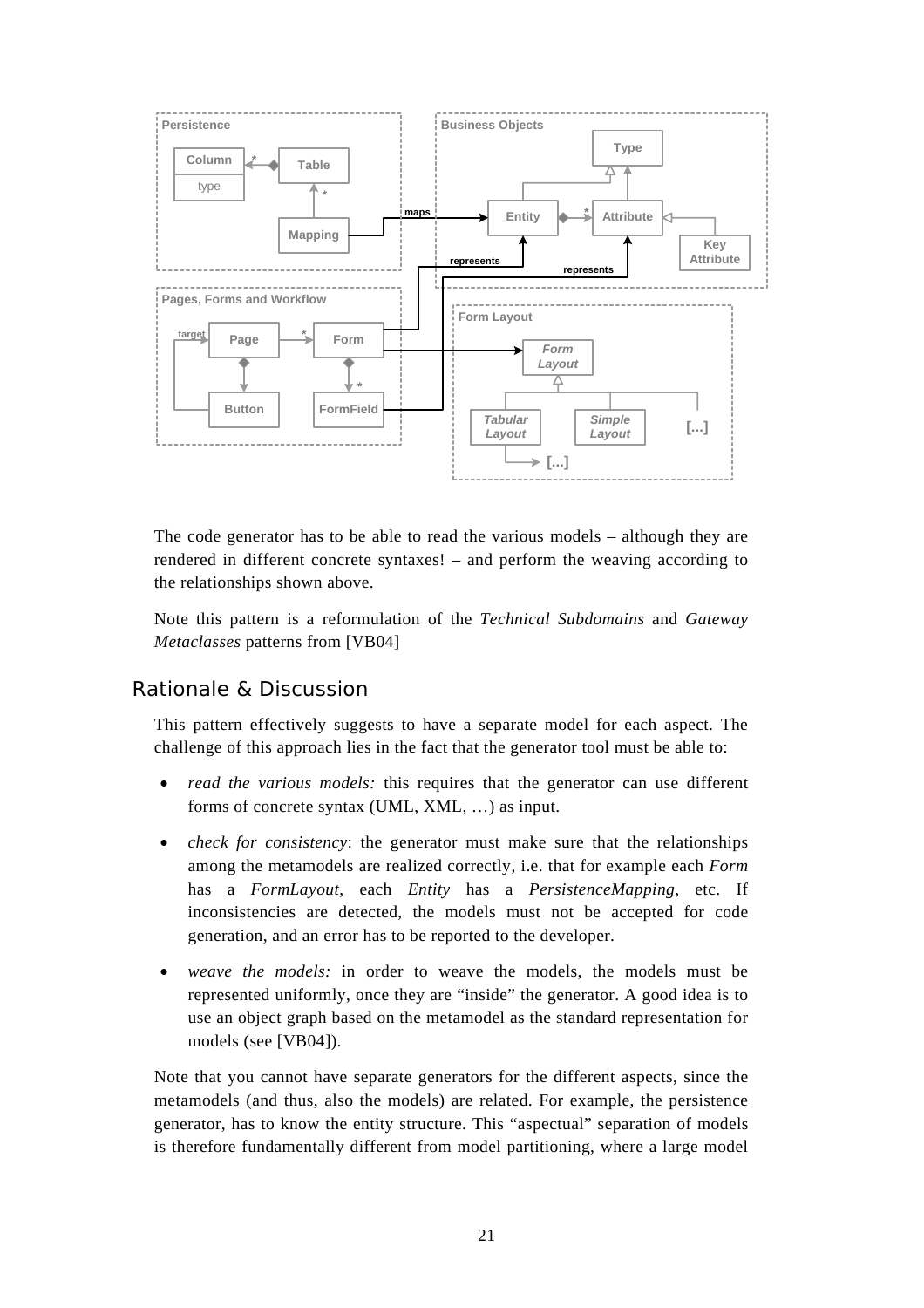is broken down into several smaller ones. It is essential that the generator can perform the weaving process.

Note that implementing this weaving process is much easier inside a generator compared to a tool like AspectJ. The reason is, that your domain metamodels are usually vastly simpler than the metamodel (i.e. abstract syntax) of a language like Java, and that you define the join point model yourself – as part of the domain metamodel specification. In practice, weaving simply requires the association of runtime objects, based on some matching criteria such as name equivalence.

The above mentioned consistency check is also a critical ingredient, since otherwise, the generated system will be incomplete (in case specifications are missing), or your models will fill up with garbage (in the case when you still have specifications that reference model elements that already have been deleted.)

Note that the above discussion focussed on specifically defined pointcuts (such as "use this layout for Entity XYZ") and did not use quantification. However, this is merely a detail, since it is easily possible to quantify parts of the model in another part, and then let the generator still do the weaving.

Aspect-Oriented Modelling is currently a hot research topic. Behind the buzzword you can find such diverse things like adding an aspect notation to UML or describing (conceptual) frameworks for weaving models. Further examples can be found, for example, at an ECOOP workshop called "First Workshop on Models and Aspects - Handling Crosscutting Concerns in MDSD", [MaA]

#### Consequences

**Applicability.** The approach can be applied only if the generator can handle various models with different concrete syntaxes and is able to perform the weaving.

**Granularity.** The achievable granularity is completely under the control of the developer, since the join point model is part of the (custom) metamodel definition.

**Performance/Footprint.** This pattern has no consequences for runtime performance and footprint, since it is applied at generation time.

**Complexity/Verbosity.** At first glimpse, the solution proposed by this pattern might seem overly complex. And in fact, if you use an unsuitable generator tool, the solution *can* be complex. However, if your generator really represents all models as objects in the implementation language once they are parsed, the implementation of this pattern becomes almost trivial. As a benefit, your application models will be well focused on a specific aspect, easier to maintain, and better usable in larger teams, since various developers can care of only selected aspects, and need not care too much about others.

**Flexibility.** This issue does not apply here, since the pattern has no runtime consequences.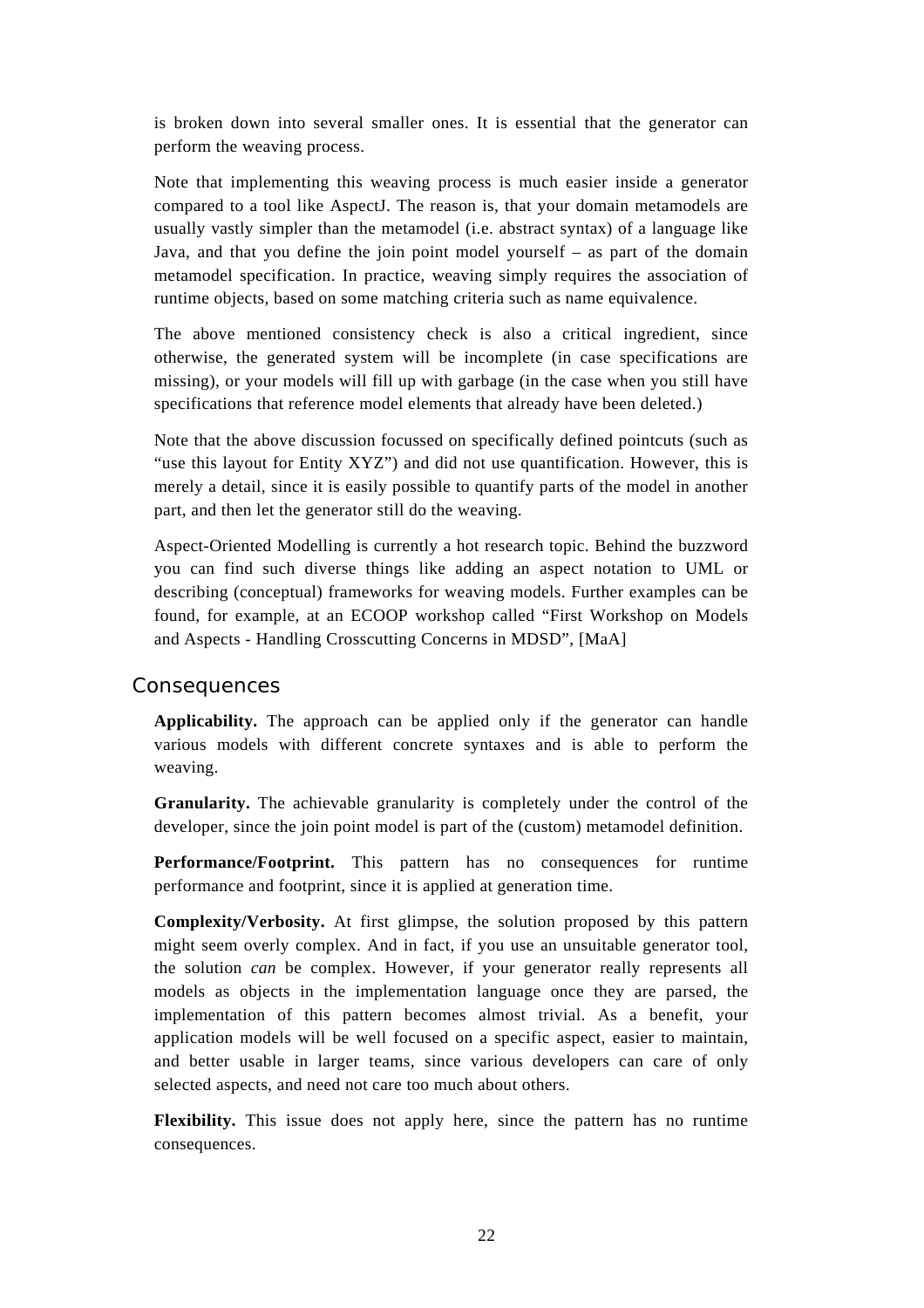#### Known Uses

All MDSD projects that I am or was involved in have used this approach, this includes a C-based component model for embedded real time systems, web applications and components for mobile devices.

The documentation of the openArchitectureWare generator [OAW] shows an extensive practical example of using more than one model as generator input.

#### Summary

In non-trivial scenarios, A MODEL PER CONCERN is absolutely necessary to keep (large) models managable. Make sure you use a tool where this approach can be implemented painlessly, before you use the generator tool on larger projects.

# Pattern Overview – Pt.2

The following illustration shows where in an MDSD infrastructure the respective CCC-handling approach will take effect. For example, AO TEMPLATES handle the cross-cutting concerns in the templates, while the generator tool has to support it by providing the AOP support for template files.



This section provides a summary of the consequences in the form of a chart. The more grey in the box, the better. The rationale for the length of the bars is derived from the consequences sections of the respective patterns.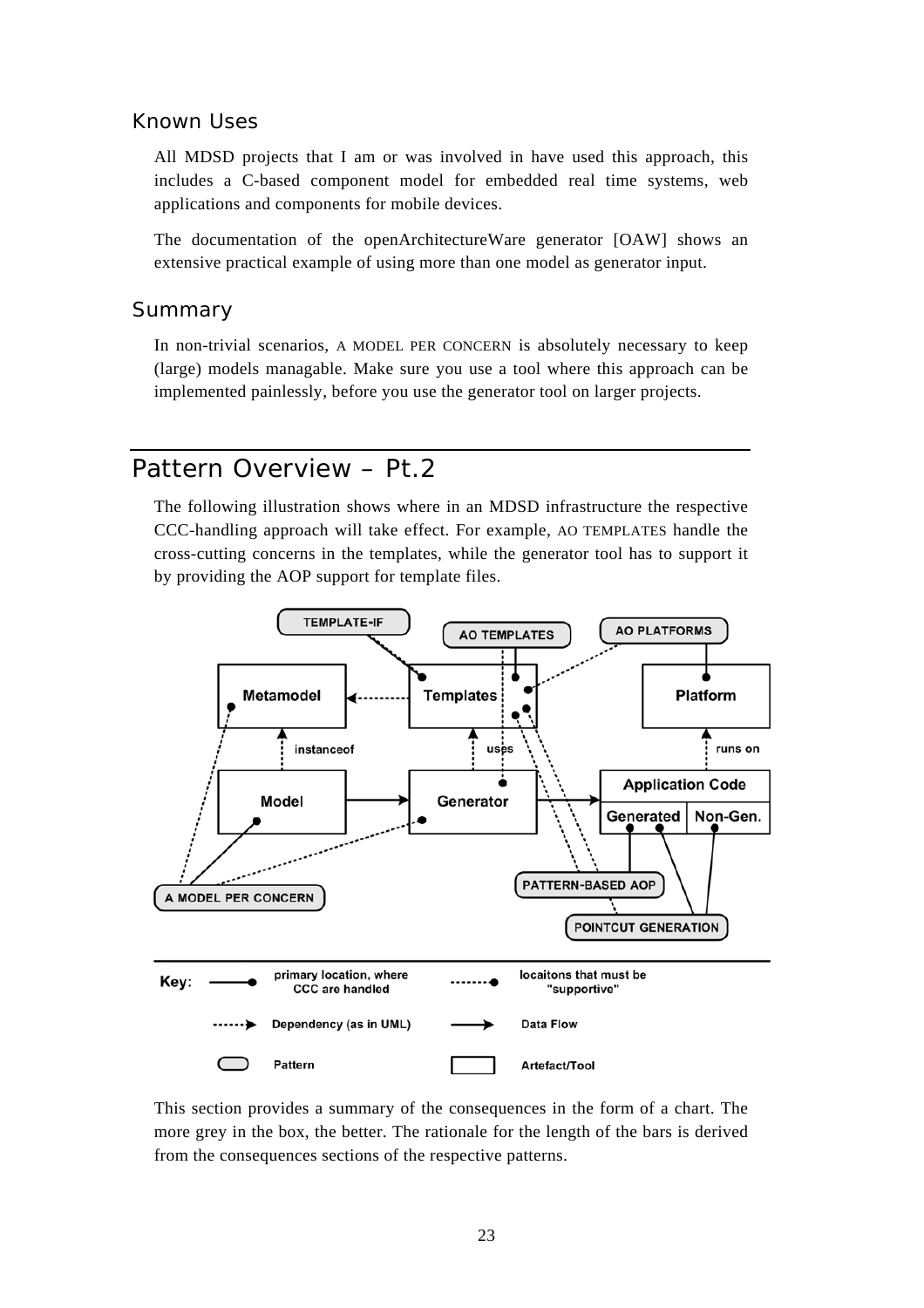

## Where is the loom?

An important question is: where and when does the weaving happen? I have not included this question as a differentiator/consequence directly in the patterns, because in some way it is irrelevant – nobody cares where the weaving happens, as long as it happens as expected. However, from the perspective of the AO-minded reader the question is important, so I want to discuss it briefly in this section:

| <b>Pattern</b>      | <b>Weaving Location</b>                                                                                                                                                                |
|---------------------|----------------------------------------------------------------------------------------------------------------------------------------------------------------------------------------|
| TEMPLATE-IF         | No weaving happens $-$ the advice are inlined into<br>the template code.                                                                                                               |
| <b>AO TEMPLATES</b> | The weaving is handled by the template engine,<br>typically dynamically during template execution.                                                                                     |
| <b>AO PLATFORMS</b> | The platform takes care of weaving, typically at<br>load time or runtime.                                                                                                              |
| PATTERN-BASED AOP   | The generator creates the proxies during system<br>generation. Adding the interceptors (i.e. defining<br>pointcuts) can happen during system startup or at<br>any time during runtime. |
| POINTCUT GENERATION | The pointcuts are generated statically.<br>The<br>weaving happens in a separate weaving phase, at<br>load time or at runtime, depending on the used<br>AOP tool.                       |
| A MODEL PER CONCERN | The weaving is done by the code generator<br>(acting as a model weaver) before<br>code<br>generation.                                                                                  |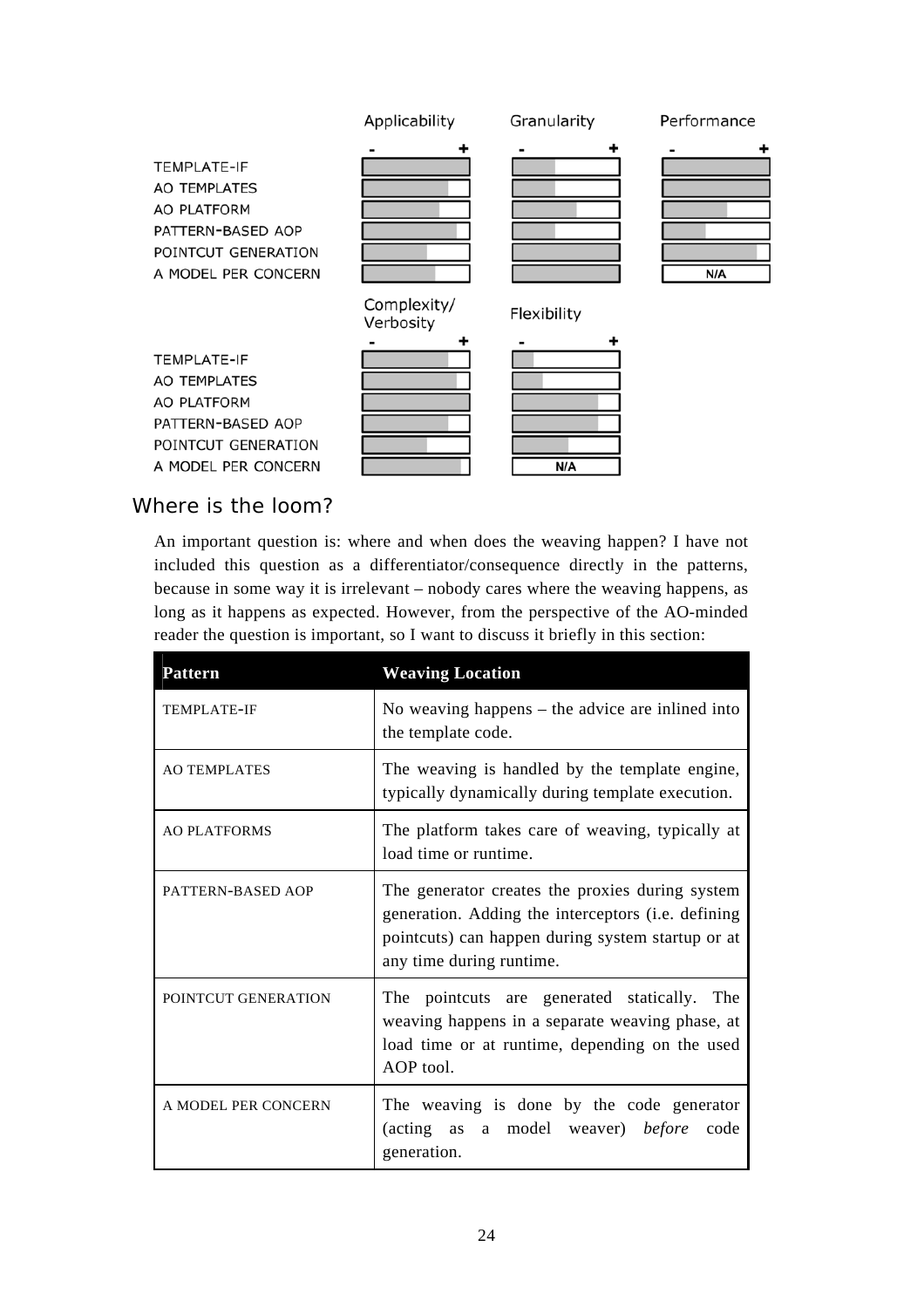# Relationships among the patterns

Some of the patterns in this paper are closely related or can be used together nicely. This section provides some detail.

#### PATTERN-BASED AOP and AO PLATFORMS

PATTERN-BASED AOP basically combines a couple of design patterns to implement an interception framework. The necessary proxies are created using code generation. You can "morph" this pattern to become an AO PLATFORM in the following way:

- use runtime code generation (see [CGLIB] for an example byte code modification library) to add the necessary proxies (or more general, hooks) to the system, for example during class load time.
- use a configuration file to define which interceptors should be used for a certain class.

You can then use this infrastructure as the AO PLATFORM for your application code.

#### AO PLATFORM and POINTCUT GENERATION

The boundaries between AO PLATFORMS and POINTCUT GENERATION seems to blur. In both cases, you use information from the model and generate artefacts that control the "aspect weaving" of some other tool; POINTCUT GENERATION generates the pointcut code for an abstract aspect of the platform. AO PLATFORMS use a platform's CCC handling techniques and generate the corresponding configuration files. While both approaches are conceptually very similar, they are quite different in practice with regards to granularity and other consequences.

There are clearly the two extremes:

- AspectJ is an AOP language extension for Java. Using it is definitely an instance of the POINTCUT GENERATION pattern.
- EJB 2.x are a quite limited AO PLATFORM. Deployment descriptors allow you to handle certain predefined CCC.

JBoss AOP are not as readily categorized into one of these two categories. You can define arbitrary advice (basically, by implementing interceptors) and then define a pointcut definition in a separate XML file. On the one hand it is POINTCUT GENERATION: you generate a pointcut (the XML file) that determines where to weave in prebuilt advice (the interceptors). On the other hand it is an AO PLATFORM, since it also comes with a set of predefined advice that are typically used in the relevant domain (enterprise systems).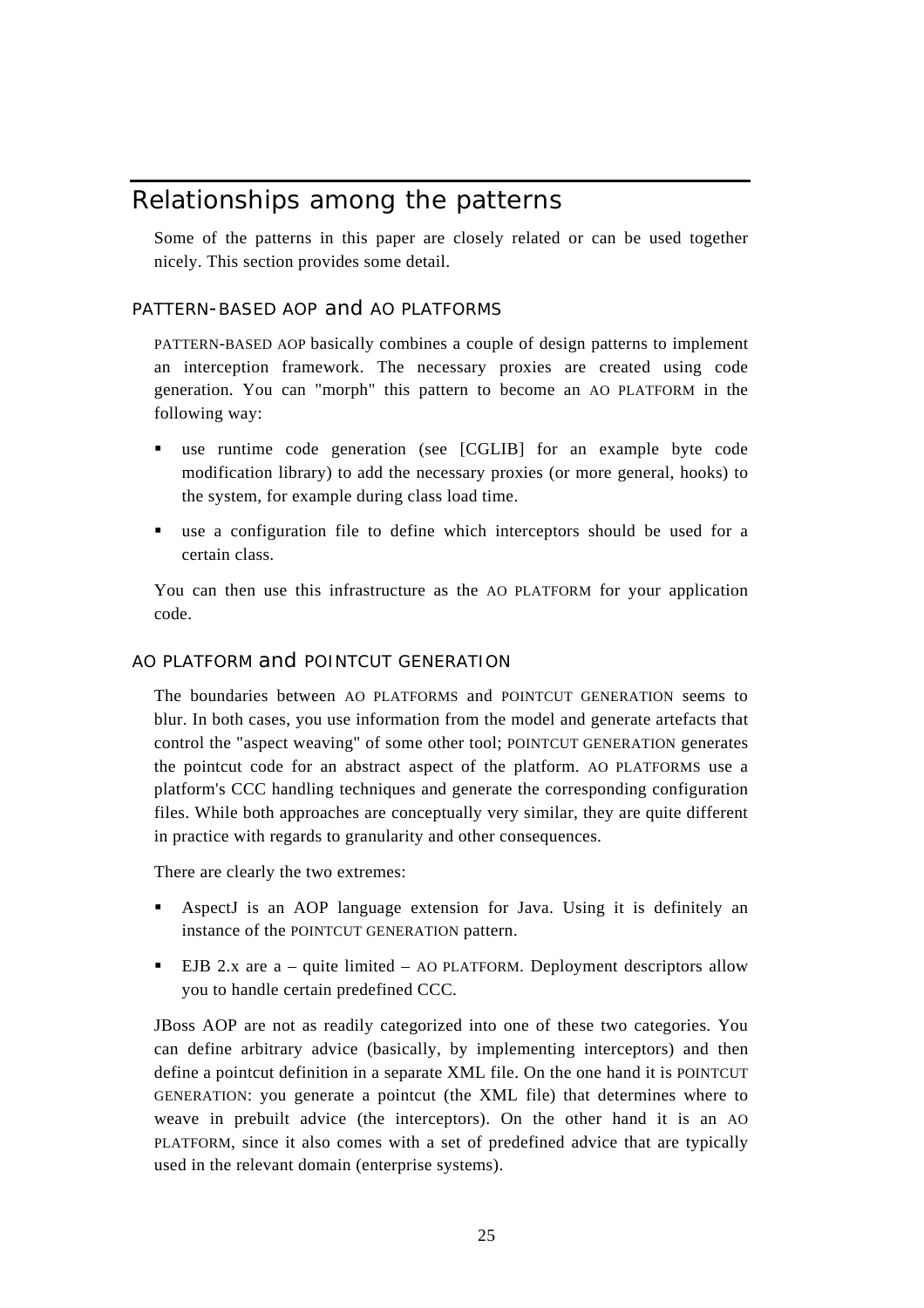#### The special case of A MODEL PER CONCERN

A MODEL PER CONCERN plays a somewhat special role in that it can be used together with any of the other patterns, since it takes care of CCC on the "input side" of the MDSD process. You cannot substitute this pattern by using an AOP language extension in the generated code.

# Concluding Remarks

This paper presented a collection of patterns on how to handle cross-cutting concerns in the context of model-driven software development. The paper showed that using AOP language extensions is *one* way to do this, but not the only one – and considering the implications, the other approaches are sufficient in many environments. However, I don't want to create the impression that I consider AOP useless in the context of MDSD. There are scenarios, where combinations of MDSD and AOP can be very useful. Considering the added complexity of an AOP tool, however, I think the other approaches are worth considering.

If you just remember *one* of the patterns in this paper for your day to day work, then this should be A MODEL PER CONCERN. This has probably the farthest reaching (positive!) implications for MDSD.

# Acknowledgements

I have received feedback for this paper from many people. These include Arno Haase, Danilo Beuche, Alexander Schmid, Eberhard Wolff. There re two people I want to thank specifically: Arno Schmidmeier (who was my shepherd for EuroPLoP 2005) and Christa Schwanninger. Both provided really good feedback that improved the paper substantially! I also want to thank my EuroPLoP 2005 workshop.

## References

| [AC]          | $AspectC++, http://www.aspectc.org$                                                                                                                                                 |  |
|---------------|-------------------------------------------------------------------------------------------------------------------------------------------------------------------------------------|--|
| [AJ]          | Eclipse.org, AspectJ homepage,<br>http://www.eclipse.org/aspectJ                                                                                                                    |  |
| [AOP]         | aosd.net, http://aosd.net                                                                                                                                                           |  |
| [CGLIB]       | Sourceforge.net, CGLIB Code Generation Library, http://cglib.sourceforge.net/                                                                                                       |  |
| [CME]         | Eclipse.org, The Concern Manipulation Environment, http://www.eclipse.org/cme                                                                                                       |  |
| <b>IFF041</b> | Filman, Friedman, Aspect-Oriented Programming is Quantification and<br>Obliviousness in Filman, Elrad, Clarke, Aksit, Aspect-Oriented Software<br>Development, Addison-Wesley, 2004 |  |
| [GoF]         | Gamma, Helm, Johnson, Vlissides; Design Patterns,<br>elements of reusable software design, Addison-Wesley 1995                                                                      |  |
| [LV04]        | Martin Lippert, Markus Völter. Die 5 Leben des AspectJ, JavaSpektrum 04/2004 und<br>http://www.voelter.de/publications/articles.html                                                |  |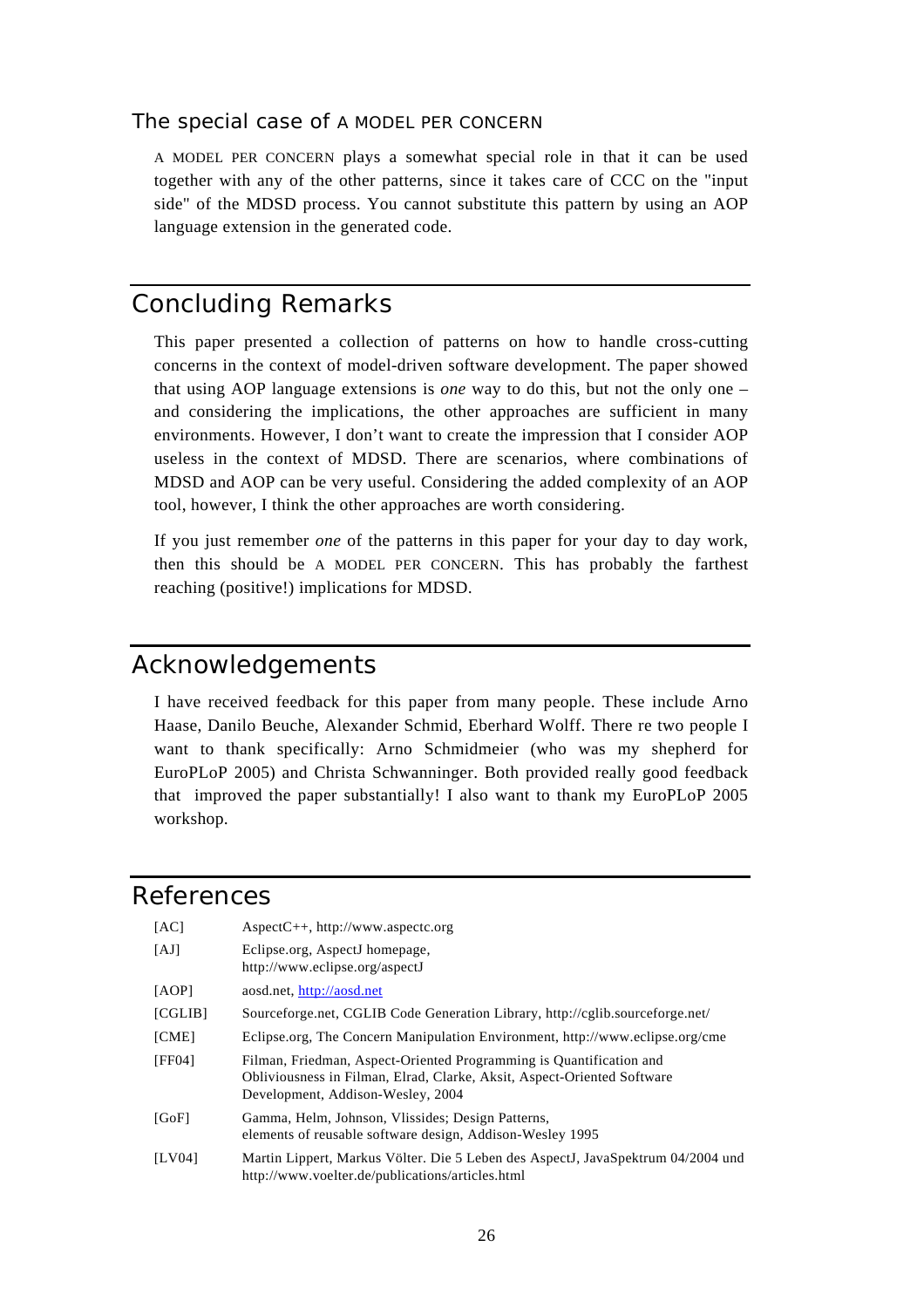| [ $MaA$ ] | Groher, Schwanninger, Völter, First Workshop on Models and Aspects - Handling<br>Crosscutting Concerns in MDSD, ECOOP 2005, http://www.st.informatik.tu-<br>darmstadt.de:8080/ecoop2005/maw/         |  |
|-----------|------------------------------------------------------------------------------------------------------------------------------------------------------------------------------------------------------|--|
| [MDSD]    | mdsd.info, http://www.mdsd.info                                                                                                                                                                      |  |
| [MO03]    | Mira Mezini, Klaus Ostermann, Conquering Aspects with Caesar, n (M. Aksit ed.)<br>Proceedings of the 2nd International Conference on Aspect-Oriented Software<br>Development (AOSD), 2003, ACM Press |  |
| [MV03b]   | Markus Völter, A Generative Component Infrastructure for<br>Embedded Systems, http://www.voelter.de/data/pub/SmallComponents.pdf                                                                     |  |
| [MV03]    | Markus Völter, Patterns for Program Generation, Proceedings of EuroPLoP 2003 and<br>http://www.voelter.de                                                                                            |  |
| [MV04]    | Markus Völter, Self Made EJB AOP, http://www.voelter.de/<br>data/articles/SelfMadeEJBAOP.pdf                                                                                                         |  |
| [OAW]     | The openArchitectureWare Generator Framework,<br>http://www.openarchitectureware.org                                                                                                                 |  |
| [POSA2]   | D. C. Schmidt, M. Stal, H. Rohnert, and F. Buschmann. Pattern-Oriented Software<br>Architecture - Patterns for Concurrent and Distributed Objects. Wiley and Sons<br>Ltd., 2000                      |  |
| [SH03]    | Arno Schmidmeier, Stefan Hanenberg, <i>AspectJ Patterns</i> , proceedings of EuroPLoP<br>2003                                                                                                        |  |
| [VB04]    | Völter, Bettin, Patterns for Model-Driven Software Development, Proceedings of<br>EuroPLoP 2004 and http://www.voelter.de                                                                            |  |
| [VKS05]   | Völter, Kircher, Salzmann, Model Driven Software Development in the Context of<br>Embedded Component Infrastructures, Springer, to be published                                                      |  |
| [VKZ04]   | Völter, Kircher, Zdun, Remoting Patterns, Wiley 2004                                                                                                                                                 |  |
| [VSW02]   | Völter, Schmid, Wolff, Server Component Patterns, Wiley 2002                                                                                                                                         |  |
| [XVCL]    | Sourceforge, XML Variant Configuration Language<br>fxvcl.sourceforge.net/                                                                                                                            |  |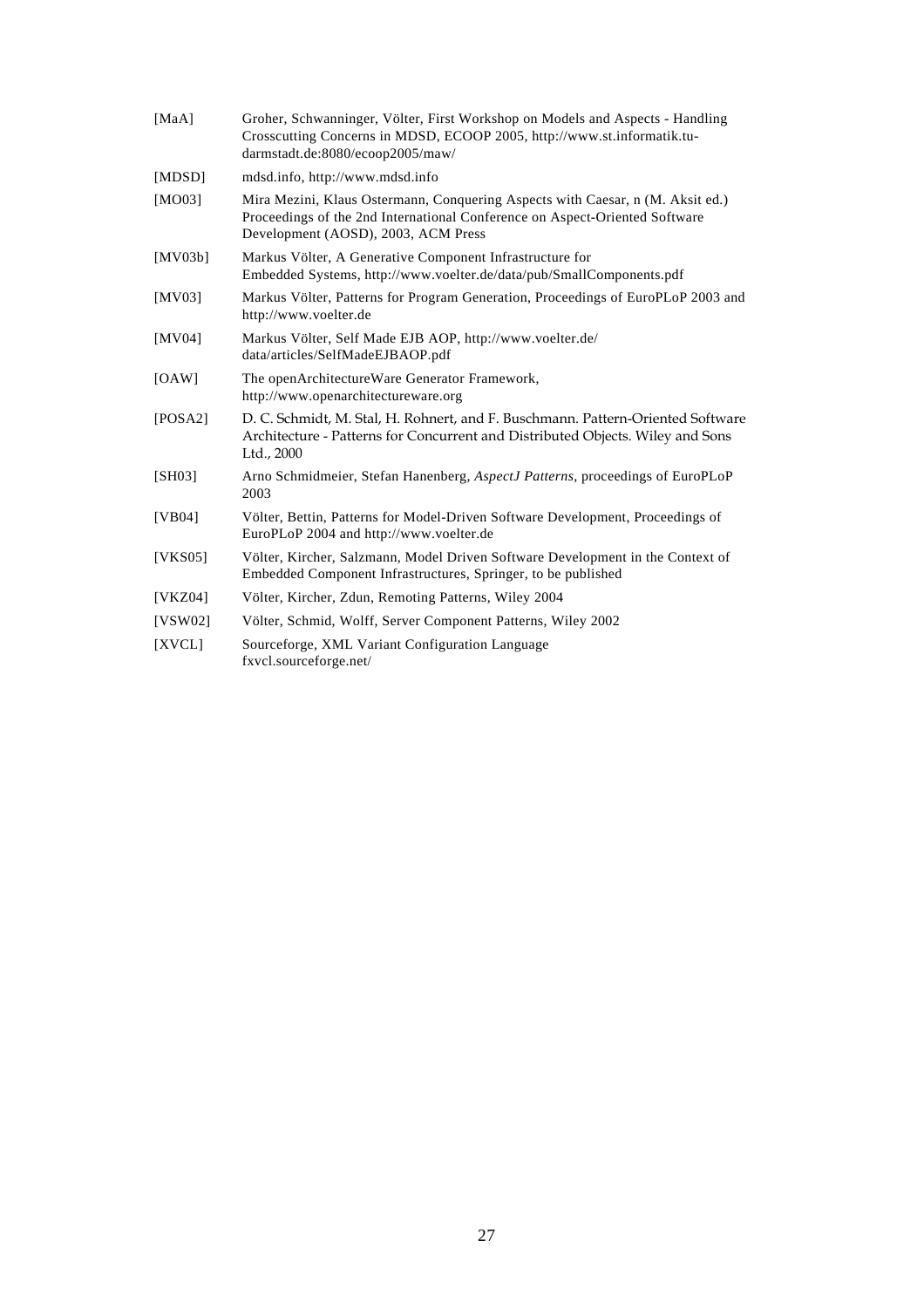# **Appendix A:** AOP and MDSD

Before we actually look at the patterns of how to combine AOP and MDSD in practice, let us first define, what we understand by AOP and MDSD, respectively, and outline the commonalities as well as the differences of the two approaches.

## What is MDSD

Model-Driven Software Development is about making models first class development artifacts as opposed to "just pictures". Various aspects of a system are not programmed manually; rather they are specified using a suitable modelling language. These models are significantly more abstract than the implementation code that would have to be developed manually otherwise – the language for expressing these models is specific to the domain for which the models are relevant. The modelling languages used to describe such models are called domain-specific languages (DSL).

Models themselves are not useful in the final application, however. Rather, models have to be translated into executable code for a specific platform. Such a translation is implemented using model transformations. A model is transformed into another, typically more detailed (and thus, less abstract) model; a series of such transformations results in executable code, since the last transformation is typically a model-to-code transformation. Because of today's somewhat limited tool support, many MDSD infrastructures use just one generation step, directly from the models to code. Model transformation tools using the latter approach are often referred to simply as model-driven code generators.

As can be seen from this introduction, I am primarily looking the generative approach of MDSD where models are translated into more concrete artefacts. Alternatively, models could be interpreted at runtime. However, in industrial practice, the interpretative approach is a niche; I will ignore it for the rest of this paper.

Also, all but the last patterns look at handling cross-cutting concerns in the context of the last of the transformation steps, namely code generation.

### What is AOP

Aspect Orientation is about modularizing cross-cutting concerns (CCC) in software systems. CCCs are features of a system, that cannot easily be localized as a single module in a software system, because the abstractions and modularization facilities provided by the respective programming language (or system) do not allow such a modularization. Aspect Orientation uses various approaches to allow the modularization (and thus, localization) of such CCC. Aspect Oriented Programming (AOP) aims at introducing programming language constructs to handle the modularization of CCC.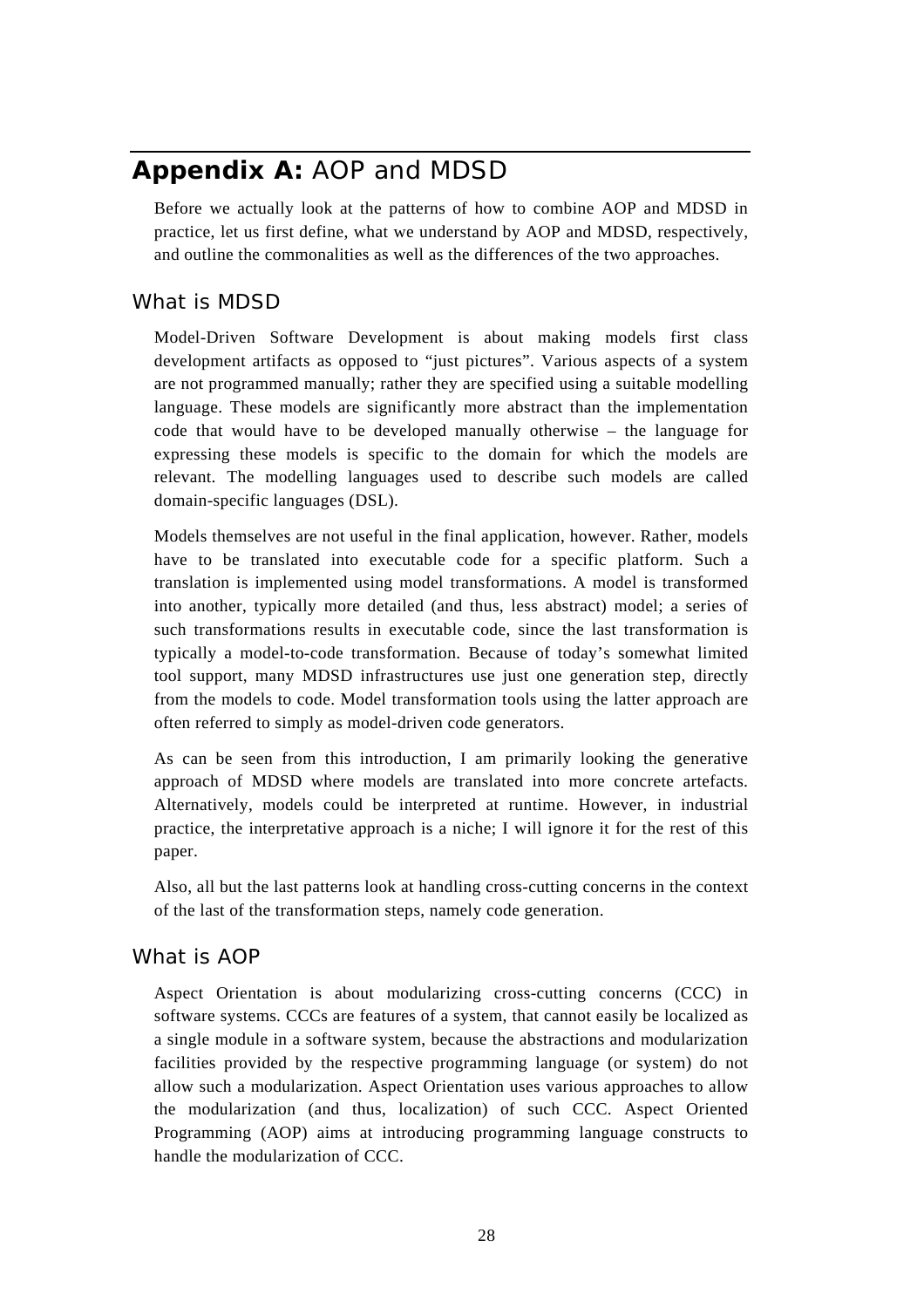The above explanation of AOP is what the mainstream considers AOP to be. There are, however, two additional "aspects" of AOP which I don't want to leave unmentioned: introductions and collaborations. Note that these two aspects are not ass well known in industrial practice, and several AOP tools don't even support them. This paper will not address these two aspects in detail; at the end of a paper, there is a small section that provides some detail.

Note that, in order to simplify the discusssion, throughout the paper I use AOP instead of differentiation when its really about AOP and when the more general AO or AOSD terms should have been used.

#### Commonalities of the two approaches

 $\overline{a}$ 

**Separating Concerns.** Both approaches can be used to separate concerns in a software system. AOP typically modularizes CCC by separating them into aspects and later weaving them into the "normal" code (source or binary). MDSD works by specifying system functionality in a more abstract, and domain specific DSL and the transformations are used to add those concerns that can be derived from the model's content.

**Technical Aspects.** Both approaches are often used to factor out (and then later, reintegrate) repetitive, often technical aspects. In both cases it is also possible to factor out function (or domain-specific) aspects, although this is not widely used – usually, because technical aspects are more obvious and well-understood candidates.

**Mechanics.** Technically, both approaches work with queries and transformations<sup>4</sup> (see [FF04]). In AOP you use pointcuts to select a number of relevant points (join points) in the execution of a program (or in its code structure) and "contribute" additional functionality called advice at these points. In MDSD, a model transformation selects a subset (or pattern) of the model, and transforms this subset into some other model.

**Metamodels.** Metamodels play an important role in both approaches. In MDSD, the metamodel<sup>5</sup> is clearly evident, as it forms the foundation of the model that is being transformed. In model-2-model transformations, the metamodel of the transformation target is also relevant, whereas model-2-code transformations typically use textual templates to generate the target code. In AOP, the metamodel is not so readily obvious. However, the join point model of the particular AOP system is also a metamodel. A specific program (or program execution) is an

<sup>4</sup> Quantification is an important concept in both approaches. Statements like "foreach model element of type X generate the following code" or "whenever the method X is called by a class in package Y" allow to quantify over a number of things, as opposed to addressing each occurrence specifically. This is what makes both approaches so powerful.

<sup>&</sup>lt;sup>5</sup> The metamodel is a model that describes a model. Instances of metamodel elements are the elements of a model. A model is related to its metamodel via an *instanceof*  relationship. In the context of a DSL, the metamodel plays the role of the abstract syntax. In addition, like any other language, a DSL also has a concrete syntax and semantics.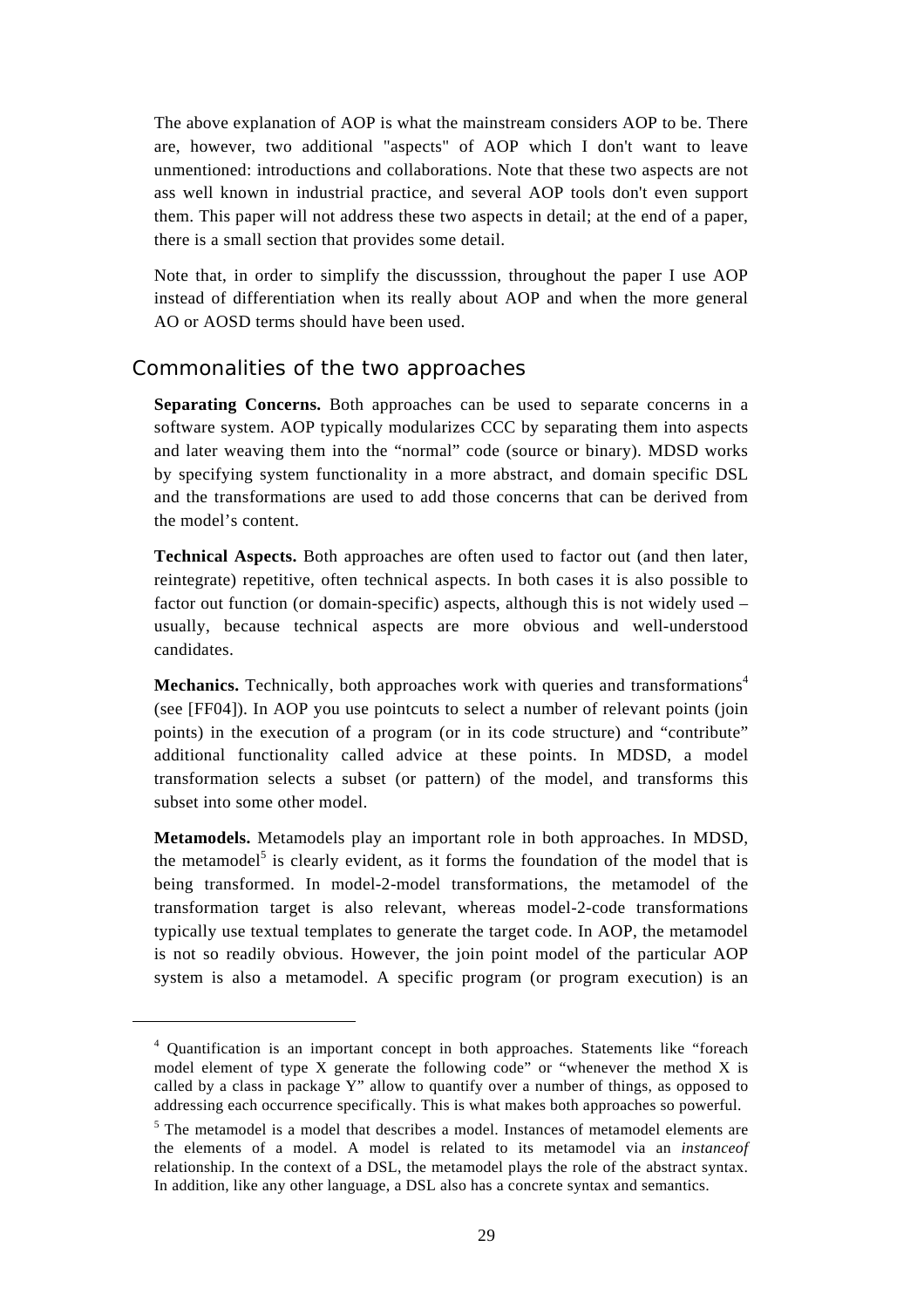instance of this metamodel by exhibiting the occurrence (or instantiations) of the respective join points.

**Selective Use.** An important concept in both approaches is the fact that the handling of CCC can be turned of or off for a specific system. In AOP, you can decide at weaving time whether you want to have a certain aspect included in the system<sup>6</sup>. In MDSD, you can select the transformation you want to use for a specific system – the chosen transformation may or may not address a certain concern.

#### **Differences**

 $\overline{a}$ 

**Dynamic vs. Static.** MDSD works by transforming static models<sup>7</sup>. That means, MDSD transformations work before the system is run at generation time (remember that we ignore the runtime interpretation of models in this paper), MDSD has no relevance during the execution of the system – you cannot tell that a system has been built by using MDSD by examining the finished system. AOP, on the other hand, contributes behaviour to points in the *execution* of a system. In many systems it is therefore possible, to consider dynamic aspects in the definitions of pointcuts (such as the current call stack; an example is AspectJ,  $[AJ])$ <sup>8</sup>.

**Invasiveness.** MDSD needs to be used during the development of the software system, since the (finished) system is obtained by transforming models into code. It is not possible to benefit from MDSD *after* a system has been developed<sup>9</sup>. With AOP, however, it is (in most systems) possible to introduce behaviour after the base system has been developed completely. This non-invasiveness is a key advantage of AOP, since aspects can be added to a system after the  $fact<sup>10</sup>$ .

**Abstraction Level.** A fundamental concept of MDSD is that it allows developers to express their intent with regard to the software system on a higher abstraction level, more closely aligned with the problem domain. The specifications are thus more appealing to domain specialist, compared to 3GL code. A DSL serves exactly this purpose. AOP, on the other side, is basically bound to the abstraction

 $<sup>6</sup>$  ... which can be at runtime if you use an AOP system with dynamic weaving.</sup>

 $7$  Of course these models can describe behaviour. Also, the generated code can include behavioural aspects. However, the model itself is always a static structure, and the transformations transform this static structure into a different static structure.

<sup>&</sup>lt;sup>8</sup> Note that this dynamic behaviour has nothing to do with when the weaving is done. Weaving can be done before runtime, at load time and at runtime. The latter is called dynamic weaving. In case weaving is done before runtime ("static weaving") the dynamic nature of aspects is achieved by statically generating code!

<sup>&</sup>lt;sup>9</sup> MDSD can be used to create wrappers for or adapters to legacy systems. In that case, however, the legacy system itself is untouched.

 $10$  Of course, if you want to take full advantage of AOP, you have to design for it. Applying aspects after the fact is an interesting and important use case (for adapting existing systems), but the full potential of AO can only be exploited if you use aspects from the very beginning. See [LV04]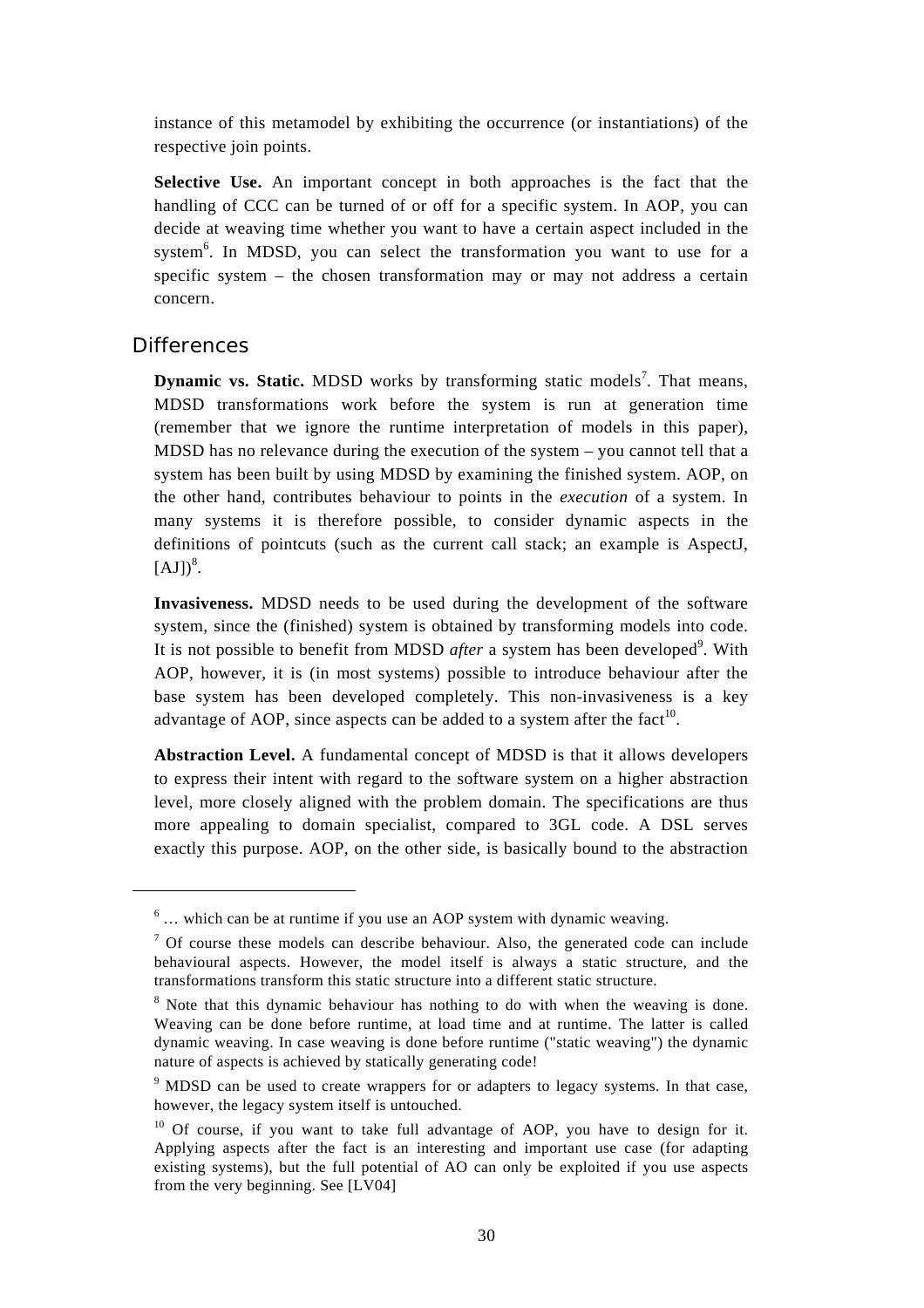level of the system for which it handles the CCC; in AOP, this is the base programming language. While AOP can of course be used to more concisely express relationships, collaborations or other concerns of the underlying base program, there is no fundamental change to the level of abstraction of the domain specific-ness of the constructs.

**Non-Programming Language Artifacts.** In MDSD, it is easily possible to also generate non-programming language artefacts such as configuration files, build scripts or documentation; this is because in model-2-code transformations, any textual artefact can be created. AOP however works on the running system (remember it is dynamic in nature), and as such it cannot affect things that are not relevant at runtime<sup>11</sup> (or said differently: things that are not expressed in the programming language).

 $11$  In the context of the CME project [CME], it will be possible to work with concerns outside of the running program, for example in ant build files.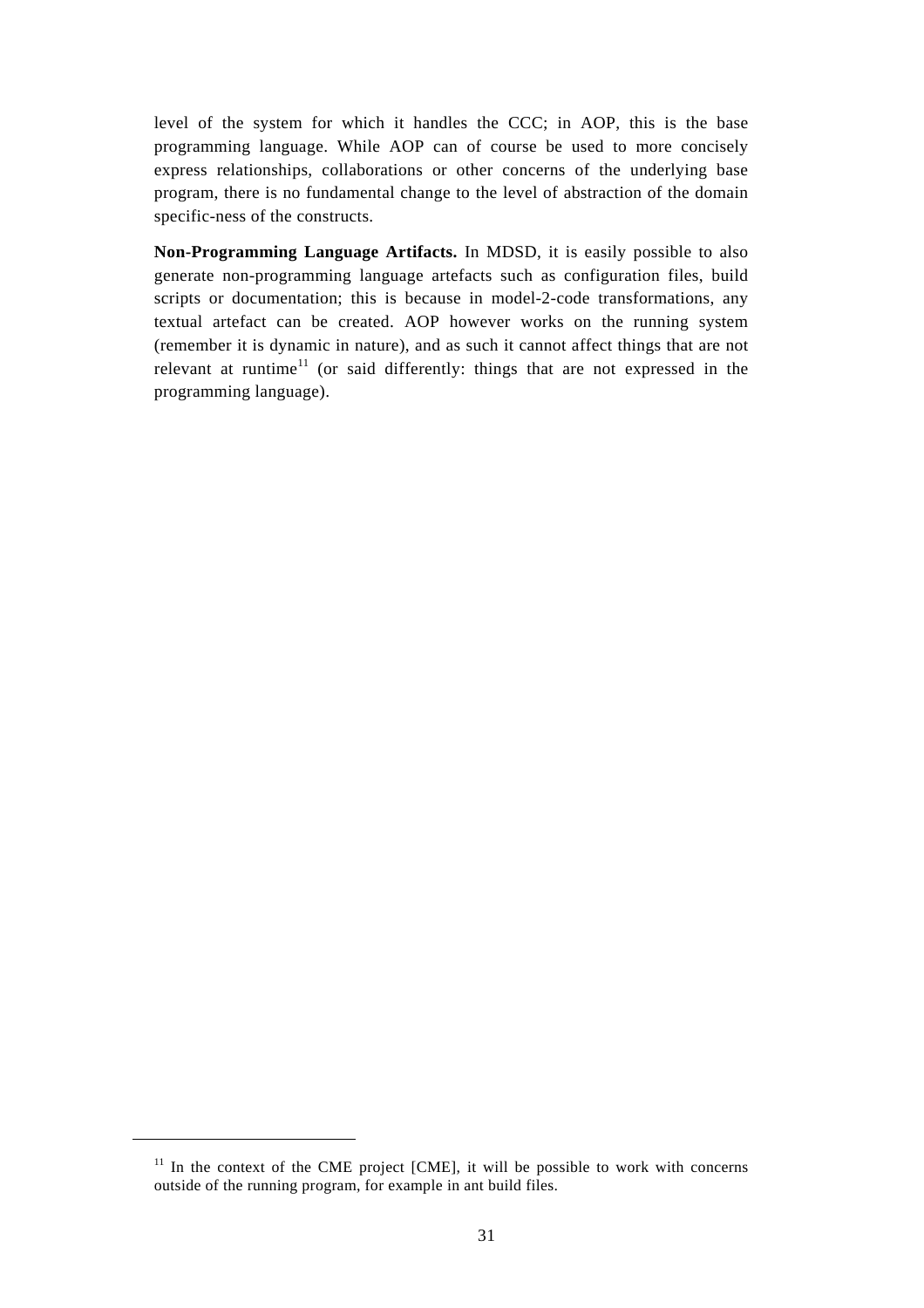# **Appendix B:** Introductions and Collaborations

This paper has looked at AOP primarily at a way to contribute advice to join points during program execution. As mentioned in the introduction of the paper, there are, however, two additional aspects of AOP for which I want to provide some detail in this section.

# Introductions/Open Classes

Introductions are used to "inject" artefacts into an existing system statically (as opposed to dynamic advice in join points). For example, additional fields or operations can be introduced into existing classes. Typically, the pointcut query language (specifically, its static subset) is used to determine, where to inject artefacts. An example could be "for all classes that implement interface X, add the following methods:"). Some AOP languages also allow to *change* static class features, such as changing the superclass, or adding an additional implemented interface; this is called open classes. The following table provides some detail, on how this relates to the above patterns.

| <b>Pattern</b>                              | <b>Introductions</b>                                                                                                                                           | <b>Open Classes</b>                                          |
|---------------------------------------------|----------------------------------------------------------------------------------------------------------------------------------------------------------------|--------------------------------------------------------------|
| <b>TEMPLATE-IF</b>                          | into the generated artefacts.                                                                                                                                  | Using a template-IF, it is easy to conditionally inject code |
| <b>AO TEMPLATES</b>                         | is possible to add<br>It<br>template code to existing<br>templates. The explicitly<br>defined hooks shown<br>above can be considered<br>to be an introduction. | N/A                                                          |
| <b>AO PLATFORMS</b>                         | Depends on the platform, not widely supported. Some allow<br>it by using tools such as byte-code modification (Spring is<br>an example).                       |                                                              |
| PATTERN-BASED<br>AOP                        | Not possible.                                                                                                                                                  |                                                              |
| <b>POINTCUT</b><br><b>GENERATION</b>        | Depends on the AOP tool used. If you use AspectJ, for<br>example, both features are possible.                                                                  |                                                              |
| MODEL.<br><b>PER</b><br>A<br><b>CONCERN</b> | Using on the fly model<br>modifications, it<br>is<br>common practice to add<br>additional features<br>to<br>model elements.                                    | N/A                                                          |